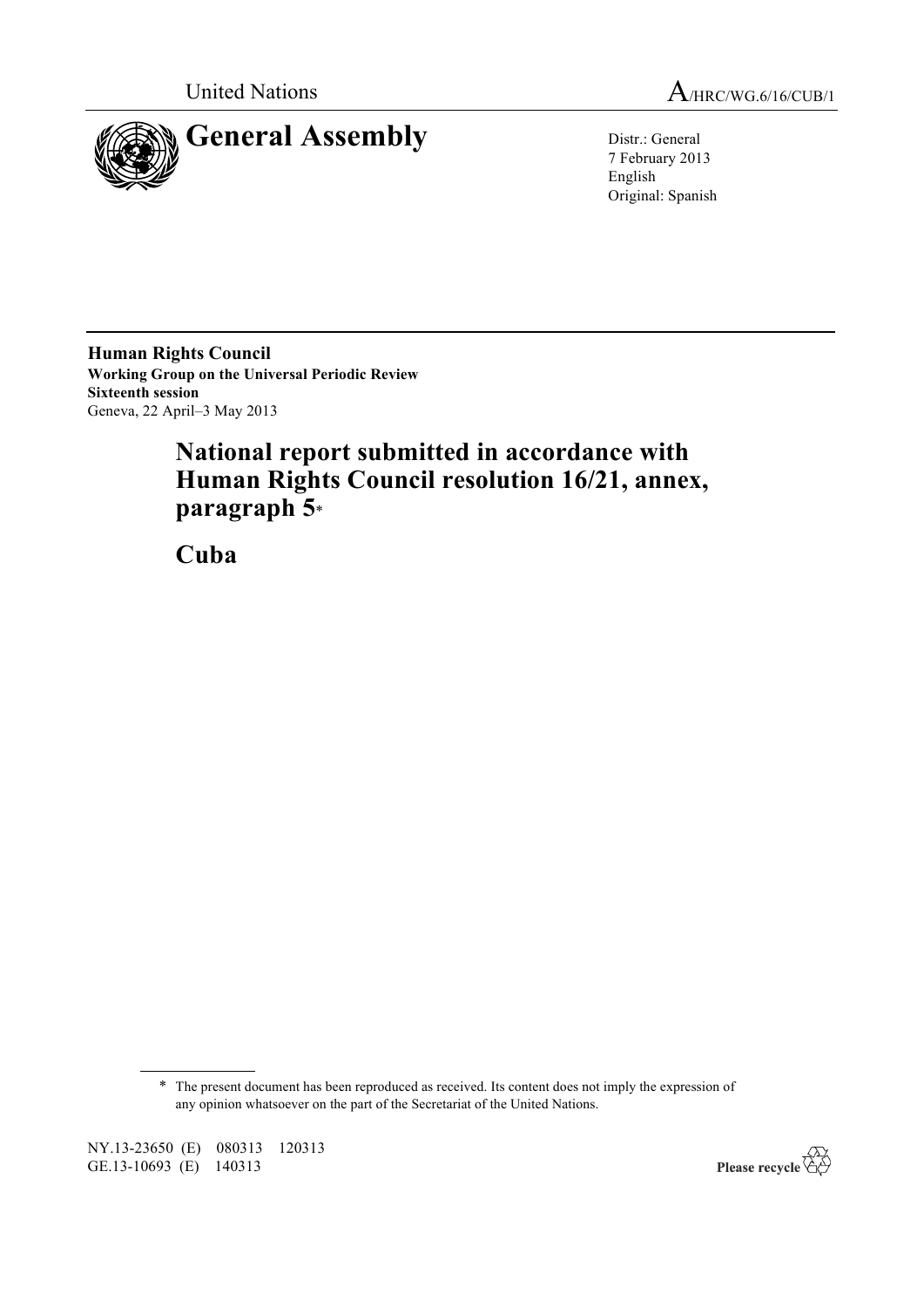# **A/HRC/WG.6/16/CUB/1**

# Contents

|      |                                                                           | Paragraphs  | Page |
|------|---------------------------------------------------------------------------|-------------|------|
| I.   |                                                                           | $1 - 2$     | 3    |
| П.   | Legal and institutional framework for the promotion and protection of     | $3 - 10$    | 3    |
| III. | Achievements and challenges in the promotion and protection of            | $11 - 162$  | 4    |
|      |                                                                           | $13 - 20$   | 4    |
|      |                                                                           | $21 - 25$   | 5    |
|      |                                                                           | $26 - 28$   | 5    |
|      |                                                                           | $29 - 36$   | 6    |
|      |                                                                           | $37 - 44$   | 6    |
|      |                                                                           | $45 - 47$   | 7    |
|      |                                                                           | $48 - 54$   | 7    |
|      |                                                                           | $55 - 57$   | 8    |
|      |                                                                           | $58 - 70$   | 8    |
|      |                                                                           | $71 - 75$   | 9    |
|      |                                                                           | 76          | 10   |
|      |                                                                           | $77 - 82$   | 10   |
|      |                                                                           | $83 - 90$   | 11   |
|      |                                                                           | 91–96       | 11   |
|      |                                                                           | $97 - 99$   | 12   |
|      |                                                                           | $100 - 102$ | 12   |
|      |                                                                           | $103 - 107$ | 13   |
|      |                                                                           | $108 - 110$ | 13   |
|      |                                                                           | $111 - 113$ | 13   |
|      | Good practices in prevention and mitigation of natural disasters severely | $114 - 122$ | 14   |
|      |                                                                           | $123 - 133$ | 15   |
|      |                                                                           | 134-141     | 16   |
|      |                                                                           | $142 - 144$ | 17   |
|      | Cuba's cooperation with the United Nations human rights machinery         | $145 - 160$ | 17   |
|      |                                                                           | $161 - 162$ | 18   |
| IV.  |                                                                           | $163 - 164$ | 19   |
| V.   |                                                                           | 165         | 20   |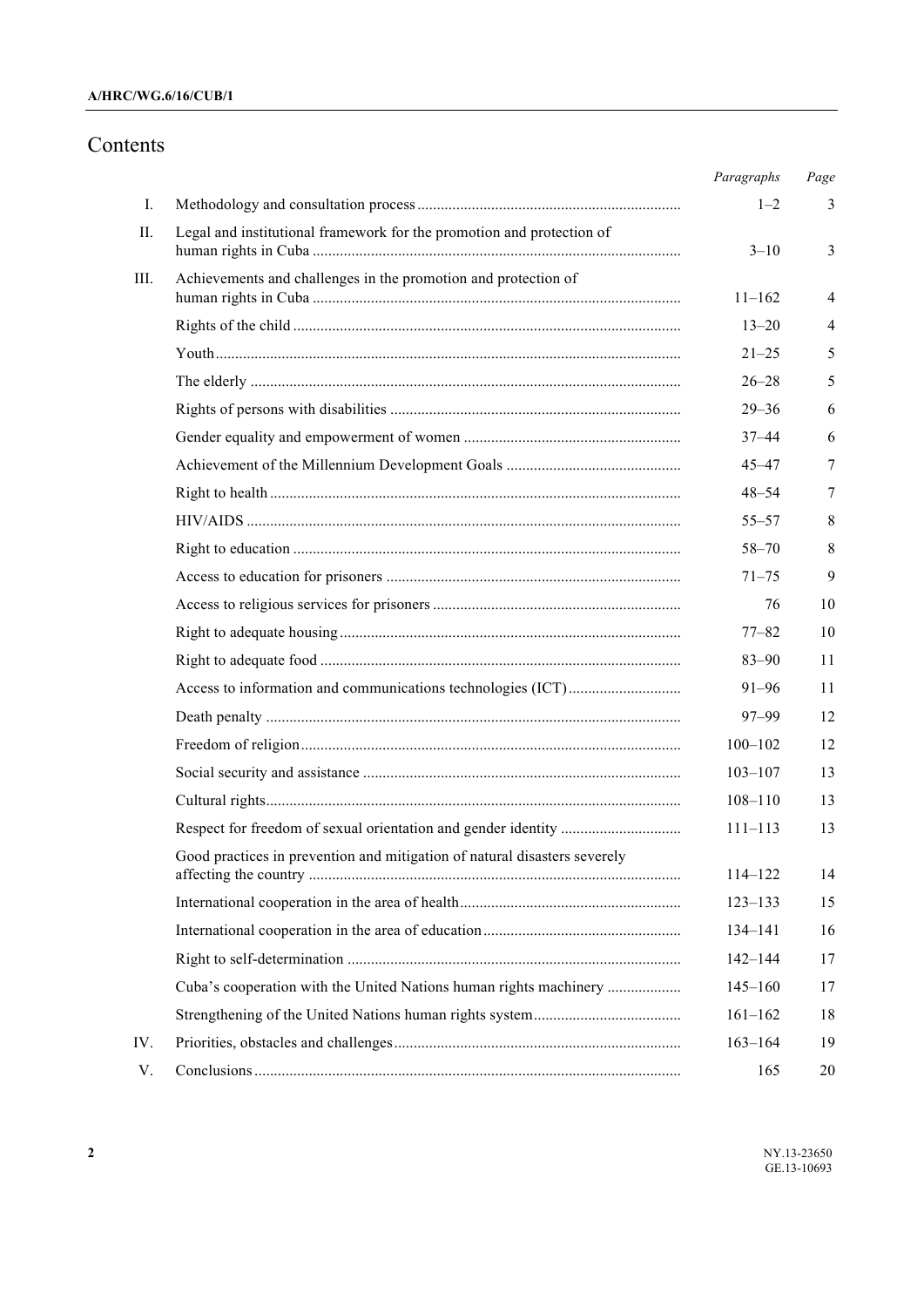# **I. Methodology and consultation process**<sup>1</sup>

1. The present report covers the period beginning after the presentation of the first report of Cuba to the universal periodic review  $(UPR)^2$  and focuses on the recommendations the country accepted in the first review cycle.

2. The Ministry of Foreign Affairs coordinated the national group that produced the draft report<sup>3</sup> and was responsible for facilitating the follow-up to the UPR recommendations by the relevant national bodies. This group organized the information and statistics and held consultations among the large number of parties involved in the process, including civil society organizations.

# **II. Legal and institutional framework for the promotion and protection of human rights in Cuba**<sup>4</sup>

3. Since the previous review of Cuba, one of the significant achievements in the process of perfecting the legal and institutional order was the adoption by the National Assembly of the People's Power of the Economic and Social Policy Outline, aimed at guaranteeing the progress and development of Cuban society, its sustainable development, raising the quality of life of the Cuban people and progressing towards an increasingly just, free, independent and equitable society of solidarity, along with defending the country's independence and sovereignty.

4. The National Assembly of the People's Power, the Council of State and Ministers and other Government agencies, in their various areas of competence, are engaged in the process of establishing the country's legal and institutional framework to update the economic model, thereby sustainably preserving the principles of social justice, equality and solidarity that characterize Cuban society.

5. The country has continued to strengthen the democratic nature of its institutions, with laws, policies and programmes that are clearly popular and participatory, in accordance with the people's highest aspirations.

6. Between 2009 and 2012, the legal and institutional framework for human rights continued to be strengthened.<sup>5</sup> In February 2009, Cuba ratified the International Convention for the Protection of All Persons from Enforced Disappearance, as an indication of its ongoing commitment to the protection of human rights.<sup>6</sup>

7. New norms expanding the legal foundation for human rights,<sup>7</sup> including norms concerning the transfer of land in usufruct, social security, employment, housing and selfemployment, have been adopted. The country's legal system, in turn, is being perfected through the implementation of amendments that meet the needs of Cuban society.<sup>8</sup>

8. Recent laws include updates to the migration policy contained in Decree-Law No. 302, adopted by the Council of State on 11 October 2012, promoting a relationship with Cuban emigrants while eliminating prior regulations regarding travel abroad imposed up to the present to limit the negative effects of the constant manipulation of the issue of migration by the United States of America.

9. The inter-institutional human rights system has also been strengthened.9 Progress includes efforts to achieve a higher quality of access to justice, with special emphasis on the preservation of guarantees of due process at oral hearings and throughout the judicial process, including the preparatory or investigation phase, through more effective interaction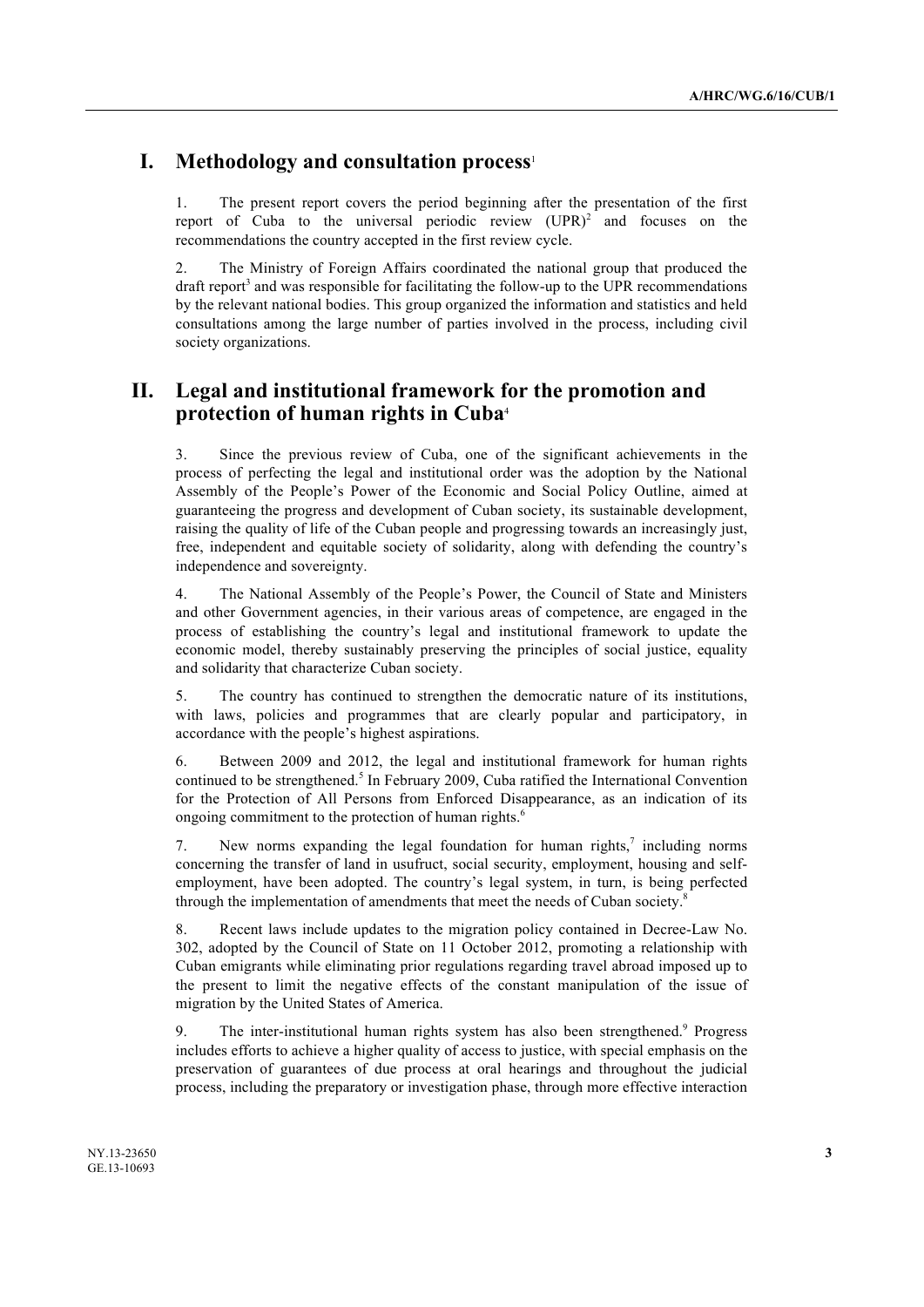between the accused and his attorney.<sup>10</sup> Improvements were also made to conciliation proceedings in family court and labour and economic proceedings.

10. These measures have expanded the protection of human rights and citizen security in the country, which has contributed to the consolidation of social justice. In exercise of the sovereign will of the people, Cuba will continue to improve its human rights system.

# **III. Achievements and challenges in the promotion and protection of human rights in Cuba**

11. The country has taken numerous measures and initiatives in the past four years aimed at continued progress in its efforts to achieve the broadest possible enjoyment of all human rights and fundamental freedoms by all.<sup>11</sup> At the same time, Cuba continues to face the blockade policy that has been imposed by the Government of the United States of America for over 50 years, constituting a grave and systematic violation of the human rights of the Cuban people.

12. Studies conducted in recent years show that the citizens have a sense of security, demonstrated by an atmosphere of domestic tranquillity and order and confidence in the criminal justice system and police.<sup>12</sup> In addition, the absence of criminal organizations allows the fundamental rights endorsed in the Constitution to be experienced concretely.

# **Rights of the child**<sup>13</sup>

13. Between 2009 and 2011, the Ministry of Justice<sup>14</sup> and the Centre for Youth Studies (CESJ), in cooperation with UNICEF, conducted the third national study intended to update the awareness of the child and adolescent population about their rights, as part of the project to disseminate the rights of children and adolescents in Cuba.

14. During that period, radio,<sup>15</sup> television, movies and other social communications media were used most effectively to disseminate the rights of the child.

15. In the area of education, there are 1,102 centres for infants and pre-school children, with an enrolment of 134,110 boys and girls, which benefit 121,607 working mothers.

16. Additionally, a community-based social programme offers education for pre-school children, tapping into the potential of each family to stimulate its children's development. This method reaches 70 per cent of children not enrolled in children's centres, and, together with the institutional method, provides coverage for 99.5 per cent of children from age 0 to 6.

17. In the legal area, the May 2012 approval of Instruction No. 216 of the People's Supreme Court provides better decision-making tools to ensure that the best interests of the child prevail, an issue closely related to the protective role of the family. The criterion of a predetermined age was eliminated; it had functioned to exclude testimony in producing the record of the meeting. It was replaced by an individual psychological evaluation or by establishing flexible age ranges within which the determining factor would be a sufficient degree of judgement and maturity of the child or adolescent, taking into account their best interests and, in principle, their ability to express themselves verbally in an articulate way.<sup>16</sup> A methodology was adopted for proceedings involving the appearance of a minor in such cases, which contributed to better and more effective justice.<sup>17</sup>

18. From 2009 to 2011, 19,371 mothers of children with severe disabilities received social security protection, which allowed them to care for their children themselves; the time devoted themselves to their care was considered a contribution to society.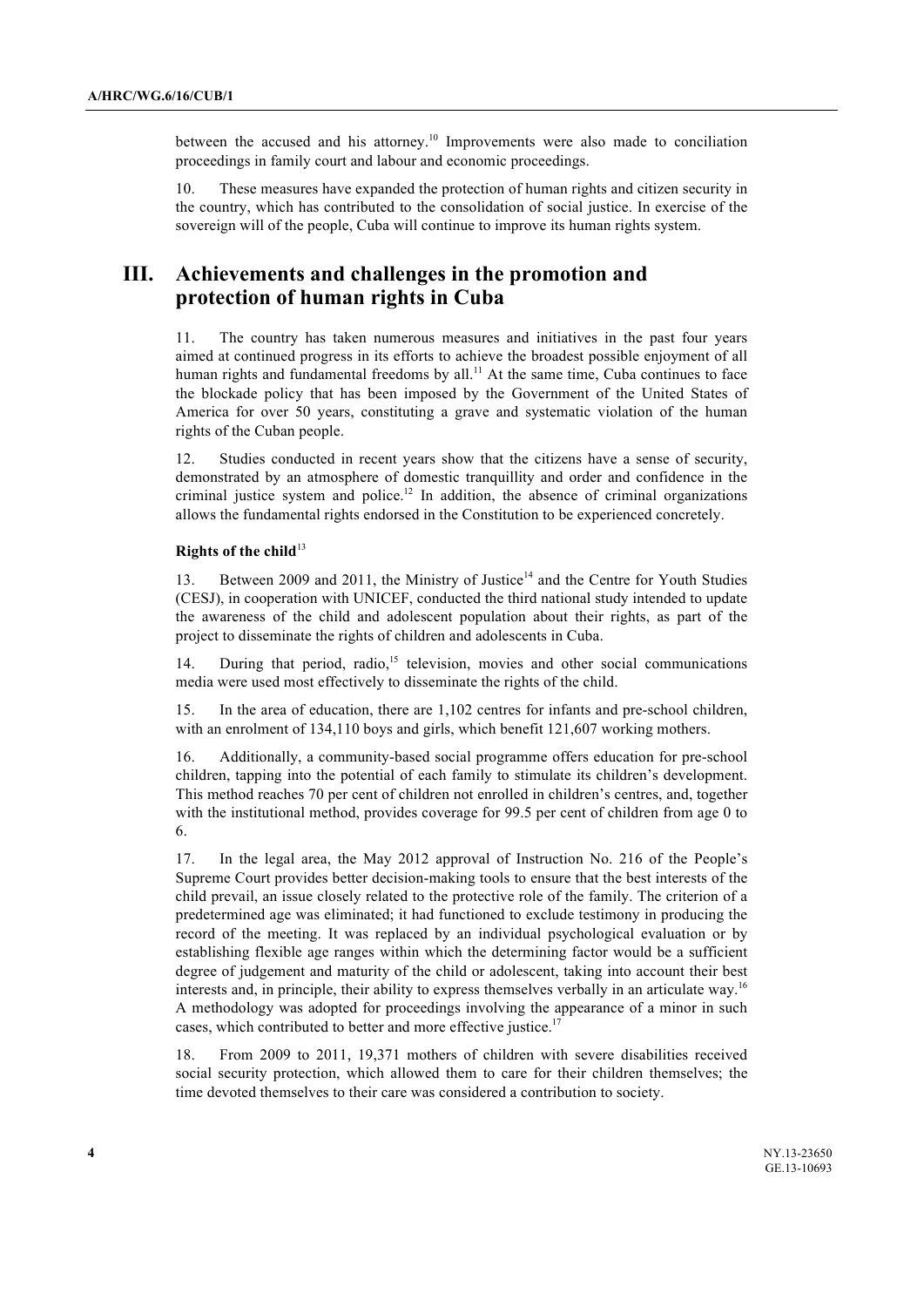19. Decree-Law No. 278 of 2010 on the special social security regime for self-employed workers provides protection for pregnant women working in this sector through the relevant maternity benefits.

20. Educational and informational materials were developed during that period on the prevention of sexual exploitation of minors, and sex education and training workshops for professionals were held. A legal assistance service was also begun for victims and their families and they were offered institutional support through the criminal process, in keeping with the spirit of the Brasilia Regulations Regarding Access to Justice for Vulnerable People,<sup>18</sup> endorsed by the Cuban judicial system. Coordination was also strengthened between the Centre for the Protection of Children and Adolescents (CPNNA), the Ministry of the Interior (MININT) and the National Sex Education Centre (CENESEX), with UNICEF support.

# **Youth**<sup>19</sup>

21. Work is being done on a proposed amendment updating the Child and Youth Code.<sup>20</sup>

22. Efforts are being made to reintegrate youth who have become disconnected from work or schooling through more and better access to new information technologies, enhancing their overall educational background and stimulating the habit of reading.

23. At the end of 2010, Cuba had 2,947,695 youth under 35 years of age (26.2 per cent of the population). Some 74 per cent live in urban areas. In September 2011, measures were adopted to allow 41,417 youth to acquire land in usufruct for use in agricultural production; youth represent 26.1 per cent of the beneficiaries of the policy.

24. Challenges include meeting the expectations of youth in mid-level and higher education and their subsequent employment; empowering community leaders to resolve problems for at-risk groups; and giving priority to the needs of youth living in rural areas.

25. Illicit drug use and trafficking is not a problem with a major social impact in Cuba, thanks to the efforts of the State in education and prevention. There is no organized crime in the country, nor are there criminal youth gangs. In order to maintain this positive situation and prevent the scourge of drugs from affecting the population, especially the youth, the National Commission for Drug Control and Prevention works systematically and in coordination to promote education for Cuban families and youth organizations and thus to ensure greater and more effective participation by society in those areas.

# **The elderly**<sup>21</sup>

26. Care for the elderly is a priority within Cuban society and therefore a focus of multidisciplinary and intersectoral efforts to guarantee the quality of life of this segment of the population. Cuba is among the 50 countries with the highest proportion of persons 60 years of age or older, owing to the positive results of the country's social and human rights policy. Life expectancy at birth averages 77.97 years. In 2011, the elderly represented 18.1 per cent of the total population, for a total of 2,038,453 people. In the next 10 years, over 87 per cent of Cuban citizens will live to age 60.

27. Since 2009, the three subprogrammes for the elderly have included institutional services, $22$  hospital services $23$  and a special emphasis on community-based services, including a regular health examination at the family doctor's office; $^{24}$  grandparents' circles (*circulos de abuelos*);<sup>25</sup> grandparents' houses (*casas del abuelo*);<sup>26</sup> home care;<sup>27</sup> caregiver training;<sup>28</sup> family meal programmes<sup>29</sup> and university chairs dedicated to the elderly.<sup>30</sup>

28. As part of Government efforts undertaken to achieve a more inclusive and just society for the elderly, a group of social service and assistance programmes has been developed, notably improved availability of medications and monitoring of the health of the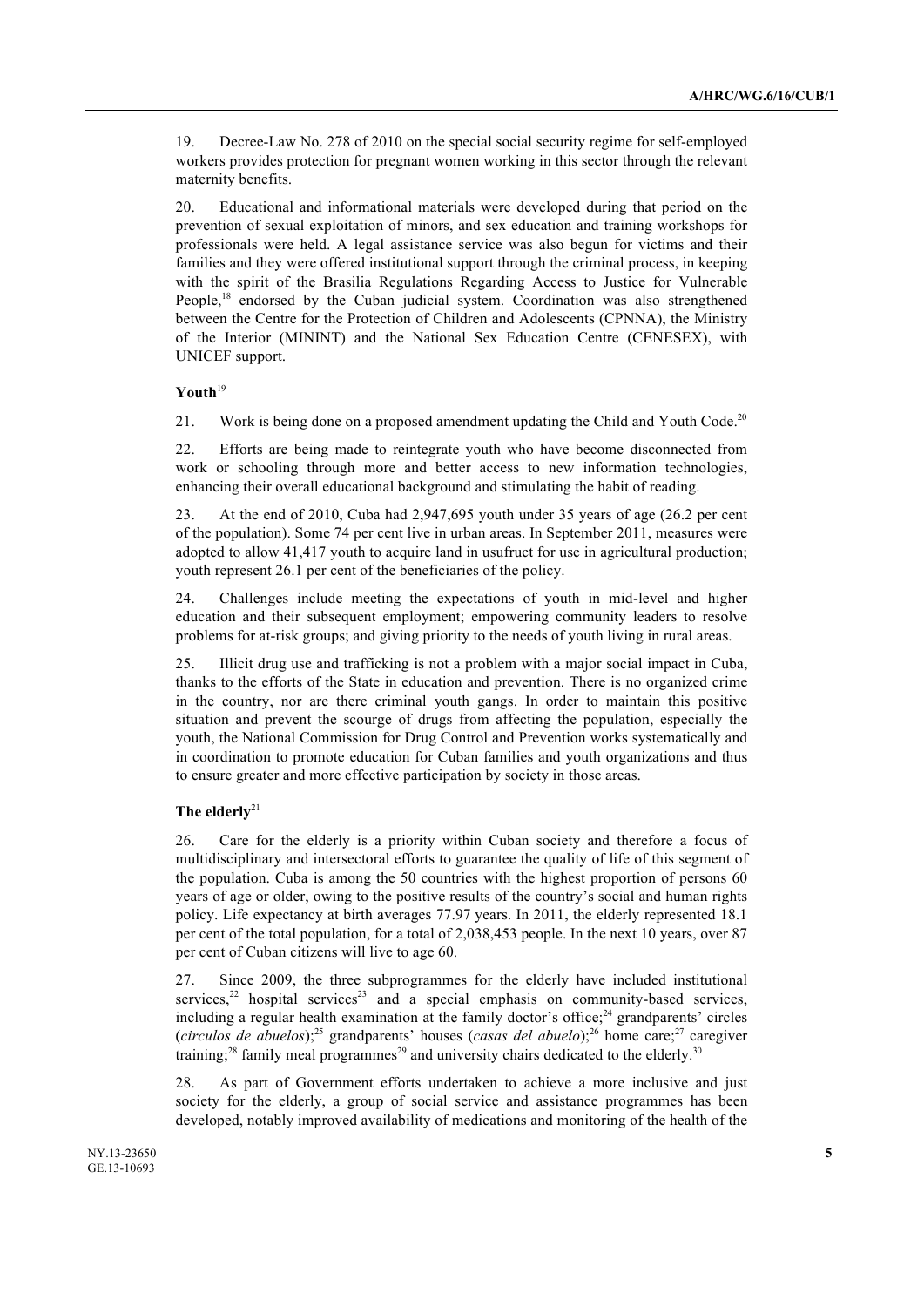aged. They receive personalized and direct care that takes into account their economic, social, health and family situation, and when necessary, economic assistance is added to the services provided.

#### **Rights of persons with disabilities**<sup>31</sup>

29. The National Plan of Action for Persons with Disabilities was completed and is being updated for the period 2013–2016. A new perspective on accessibility was included and the gradual implementation of the International Classification of Functioning, Disability and Health is planned.

30. The People's Supreme Court endorsed the Brasilia Regulations Regarding Access to Justice for Vulnerable People<sup>32</sup> with regard to persons with disabilities, including guarantees of their safety, mobility, convenience, comprehension, privacy and communication.

31. The Regulations on Employment of Persons with Disabilities<sup>33</sup> were adopted in 2011, updated the laws governing their employment, including students completing special education.

32. Libraries provided services to 12,526 blind persons in 2011. Events for disabled artists were held with the support of 355 cultural centres. The closed-captioning programme increased television coverage and broadcasting and various magazines, books and other publications were issued in Braille. A booth at the most recent Book Fair was dedicated to the Braille system. Broadcasting of specialized news programmes for the deaf and hard of hearing has become a regular feature on Cuban television.

33. During the 2010/11 school year, 39,618 students from age 0 to 21 were enrolled in special education for children requiring highly specialized attention (13,715 girls and 25,903 boys). In regular schools teachers assist with travel and mobility, communication, self-sufficiency, nutrition, health and hygiene and the positive emotional state of persons with disabilities.<sup>34</sup>

34. There are efforts to increase human resources training by introducing other technologies that facilitate access to education for students with special educational needs.<sup>35</sup>

35. Training and participation in international sporting events for disabled athletes was promoted. At the 2012 London Paralympic Games, 22 Cuban athletes participated, winning 17 medals (9 gold, 5 silver and 3 bronze). Cuba ranked fifteenth among countries, its best showing in the history of these events.

36. Increased physical accessibility, as well as pursuing gender-disaggregated statistics, are challenges.

#### **Gender equality and empowerment of women**<sup>36</sup>

37. Cuba was the first country to sign and the second to ratify the Convention on the Elimination of All Forms of Discrimination against Women. The Government of Cuba submitted its combined seventh and eighth periodic report to the Committee established pursuant to the Convention in 2010.

38. As a result of Government strategies aimed at promoting women in public office, the proportion of women in the National Assembly of the People's Power has risen to 45 per cent. Cuba ranks third in the world in the proportion of women parliamentarians, as noted in the January 2012 report of the Interparliamentary Union (IPU). For the first time, there is a woman Vice-President of the Council of State and another holds the office of Vice-President of the National Assembly of the People's Power (Parliament). Nine of the fifteen Provincial Assemblies of the People's Power (provincial legislatures) are led by women.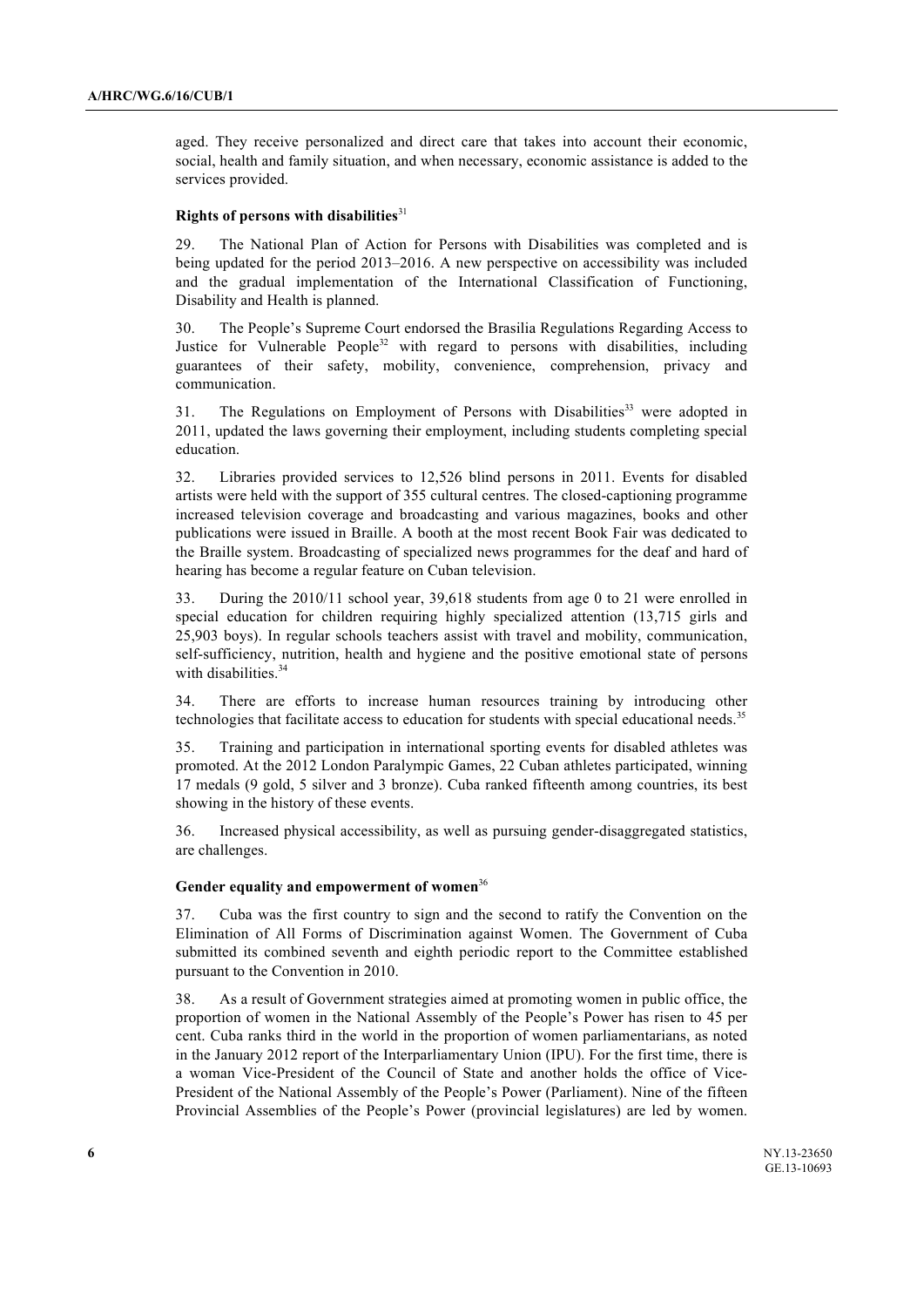Nine ministries are headed by women, which furthermore represents 40 per cent of the members of the Council of State.<sup>37</sup>

39. In 2011, women held 42.4 per cent of management posts and represented 65.6 per cent of the country's technical and professional workforce. They make up 47.3 per cent of the overall workforce.<sup>38</sup>

40. Out of the 14,537 delegates elected at the community level as members of the Municipal Assemblies of the People's Power at the October 2012 elections, 45.54 percent are women, representing an increase in their participation at that level over the 30.3 per cent achieved at the 2009 elections.

41. In 2011, the work of the Women and Family Guidance Centres benefited 1,202,215 persons; 81 per cent were women.

42. In 2010, 156.3 women were enrolled at the university level for every 100 men. In addition, 62.8 per cent of university graduates are women.

43. Sexual and reproductive rights, including the right to abortion and free choice regarding fertility, are fully guaranteed and there is free and universal access to family planning services for men and women.

44. Challenges include continuing to promote the gender perspective, achieving greater access to employment for women with disabilities, and eliminating sexist stereotypes from the national mentality. Through the National Plan of Action for follow-up to the Beijing agreements, the situation is being evaluated with the participation of State institutions and civil society organizations.

## **Achievement of the Millennium Development Goals**<sup>39</sup>

45. Despite the blockade by the United States and its immense economic and social cost, Cuba has for the most part met the targets established by the Millennium Development Goals (MDGs) and is working to achieve Goals 5 and 6 by 2015.<sup>40</sup> in the context of the country's low maternal and infant mortality rates.

46. Cuba has already achieved Goal 1 (eradicate extreme poverty and hunger), Goal 2 (achieve universal primary education), Goal 3 (promote gender equality and empower women) and Goal 4 (reduce under-five child mortality). The political will to allocate limited resources towards these targets has produced these results, and the support of the United Nations, bilateral donors and non-governmental organizations was key to the process.

47. Cuba is a country with a high level of human development, ranking fifty-first out of 187 countries according to the Human Development Report 2011. In addition, according to the Non-Economic Human Development Index, it ranks seventeenth globally, the highestranking developing country. Having resolved the issue of access in order to achieve a high level of human development, national efforts are focused on the quality and sustainability of development targets.

#### **Right to health**<sup>41</sup>

48. Cuba continues to guarantee free and universal access to public health care. In 2012 it achieved an infant mortality rate of 4.6 per thousand live births, the lowest in Latin America and the Caribbean. Maternal mortality for that year was 21.5 per 100,000, among the lowest rates worldwide.

49. Changes were made to primary health care to increase the effectiveness of the doctor's visit programme (Programa de Atencion – Consultorio del Medico) and the Family Nurse (*Enfermera de Familia*) programmes.<sup>42</sup> Priority was also placed on raising the quality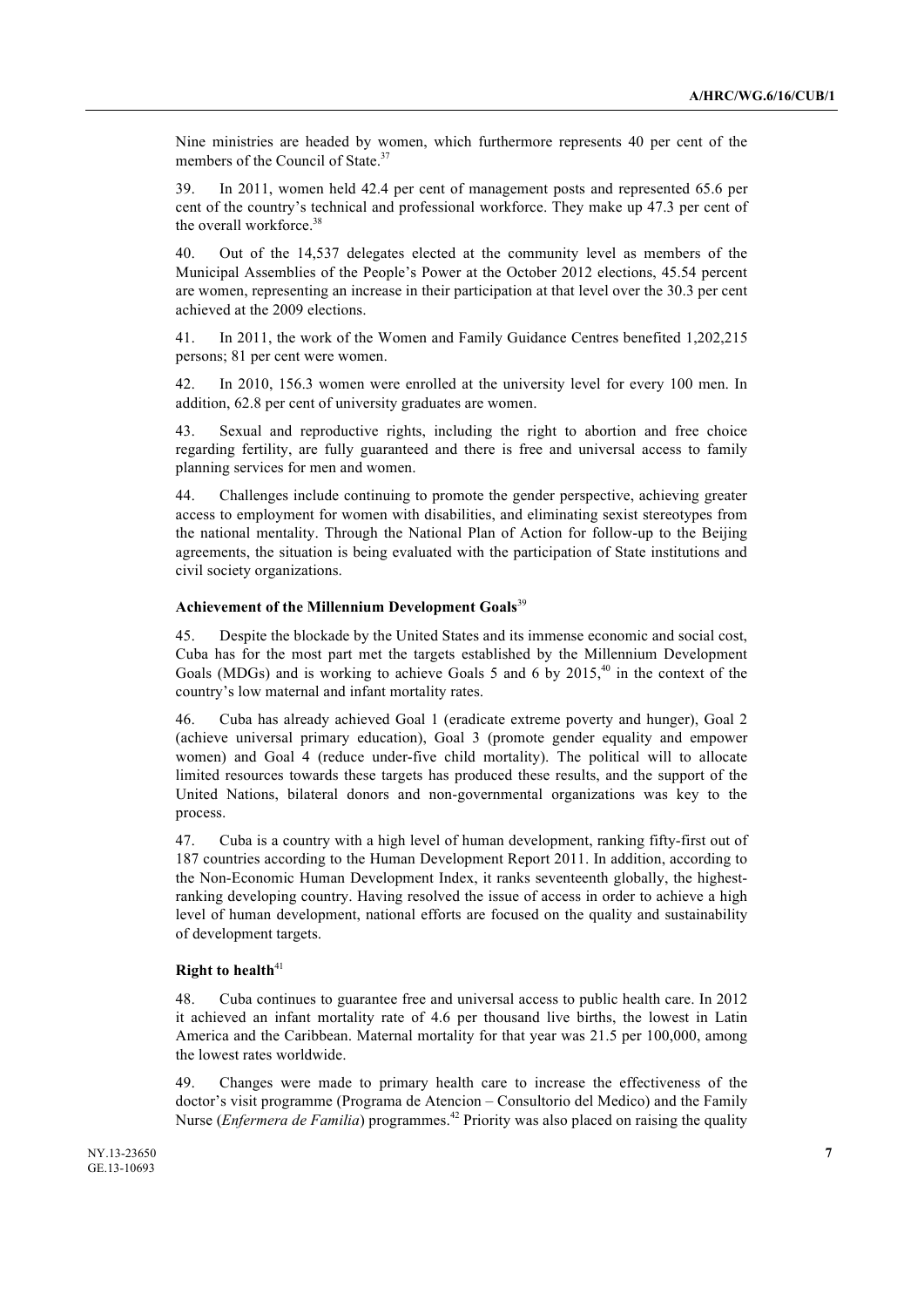of public health through more effective use of resources and changes in training. The Maternal-Child Health Programme was strengthened.

50. The Vaccination Programme guaranteed immunization coverage that was among the most extensive in the world, allowing prevention of 13 diseases.<sup>43</sup> It has contributed to the eradication of malaria, poliomyelitis, diphtheria, whooping cough, measles, rubella, congenital rubella syndrome, neonatal tetanus and tubercular meningitis.

51. Despite the restrictions imposed by the United States blockade on the acquisition of resources and technology, research is continuing into vaccines for the cholera, dengue fever and HIV viruses, among others. Research and production of generic technologies and medicines is also continuing.44

52. High-impact programmes, including cardiology, cancer, nephrology, ophthalmology and organ transplants, continued to be given priority.

53. Programmes to address epidemics were developed further, with priority given to care for mothers and children, chronic childhood diseases and the victims of natural disasters.

54. Considering the significantly low level of infant and maternal mortality achieved and the high cost of advanced technology, Cuba faces a challenge in continuing to make progress towards the MDGs in those areas. Nevertheless, doctors and technical personnel in the health sector are working tirelessly to lower those levels even further.

#### **HIV/AIDS**<sup>45</sup>

55. In recent years the National Programme on STD/HIV/AIDS<sup>46</sup> has been strengthened, resulting in notable achievements in that area.

56. At the end of 2011, mother-to-child transmission of syphilis and HIV had been virtually eliminated. The highest number of HIV tests were performed that year as well, and its incidence dropped by 2 per cent. Mortality and late diagnosis declined and survival of persons receiving treatment rose.

57. The policy of paid leave from employment for the scheduling of medical appointments remains in force, as well as consistent protection and reinstatement in employment or the application of relevant provisions concerning partial or full disability, as the case may be. Guarantees have been reinforced to ensure that workers diagnosed with HIV/AIDS cannot be fired. Access to international funding to meet the care needs of HIV/AIDS patients is a challenge, heightened by the United States blockade policy, which also affects multilateral organizations in that area.

#### **Right to education**<sup>47</sup>

58. The 2011 UNESCO Education for All Global Monitoring Report recognized that Cuba had a high level of educational development, and ranked it fourteenth in the world on its Education for All Development Index.

59. Despite the recognized progress in this area, $48$  Cuba is working to achieve higher quality at all levels of instruction. Changes have been introduced in the educational system intended to continue the development of teacher training and increase the rigor and effectiveness of student preparation.

60. Regarding pre-school education, the levels of development achieved by children who had completed pre-school indicated that the quality of the management of the educational process had risen; over 97.5 per cent had acquired the basic skills needed for learning in first grade. In special education, work with children diagnosed with autism was strengthened through the introduction of new methods (sign language, theory of mind).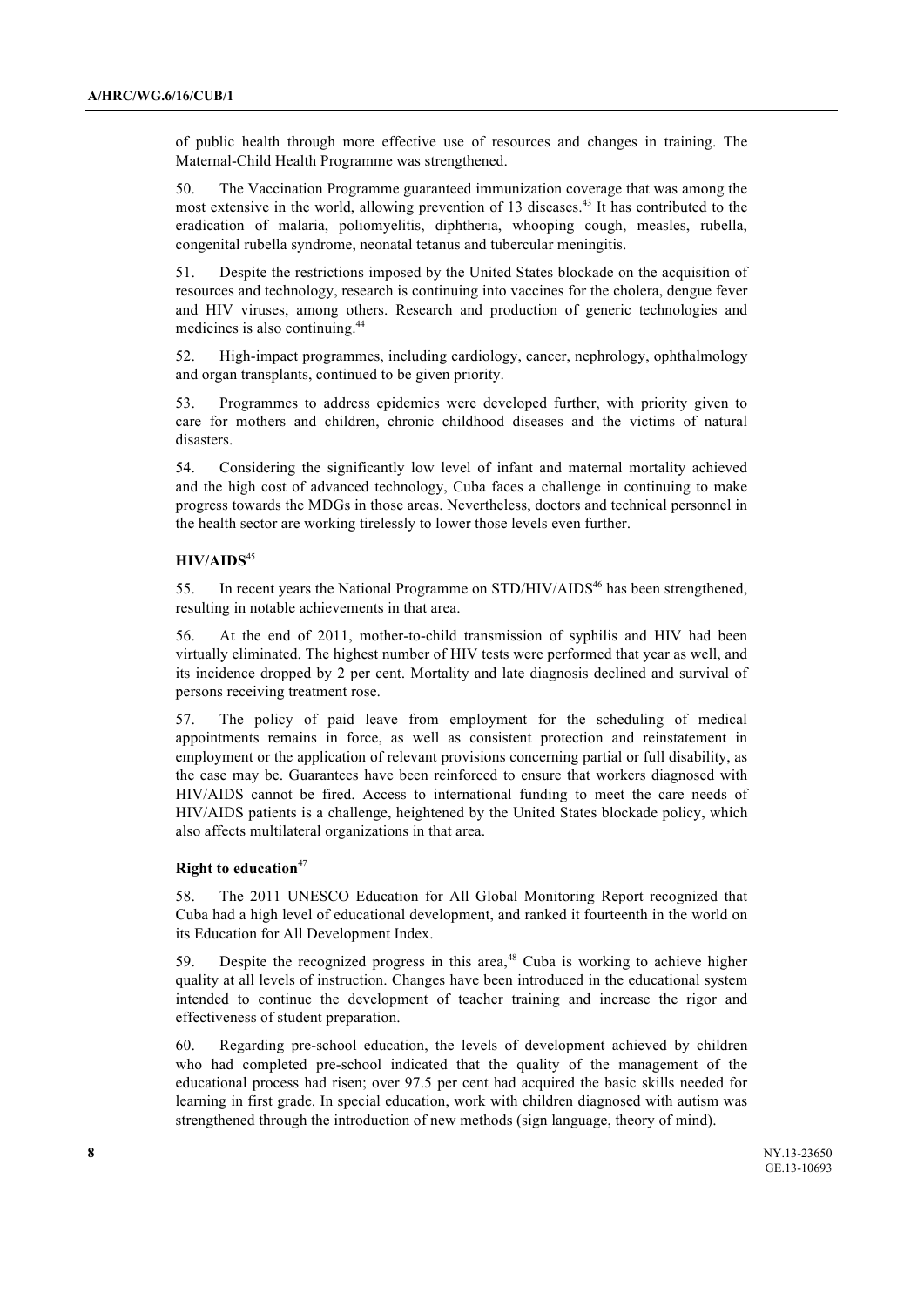61. In the area of higher education, the preparation of students to begin university study was reinforced.

62. During the 2010/11 school year, the development of the entrance examination system for higher education continued, ensuring that all students in the pre-university course could participate.

63. Adult education continued to meet the demand for self-improvement among the population that had not yet completed elementary or basic secondary education. During the 2010/11 school year, 2,782 adults were graduated from elementary education and 6,812 from basic secondary classes. $49$  In addition, there were 39,285 graduates from upper secondary education and 5,032 from language schools. During that academic year, a total of 53,911 adults were graduated; 25,357 of them were women.

64. As for human rights education,<sup>50</sup> topics relating to gender equality, rights of the child, sexuality, environmental preservation and management and local and human development were incorporated into study plans for primary, secondary and higher education.

65. Teacher training programmes for the 2010/11 school year emphasized the theme of human rights, with the aim of improving the preparation of future teachers and professors.<sup>51</sup>

66. The comprehensive course for police officers and the basic police training course, consisting of 170 and 154 hours of instruction respectively, addressed human rights in various subjects.

67. Beginning in 2009, changes were made to the course of study for judges. A master's programme in constitutional and administrative law was also launched, which included a module on the treatment of human rights. $52$ 

68. The National Union of Jurists and the Federation of Cuban Women gave courses on gender for legal professionals and worked to incorporate a gender module in various master's courses.

69. Cuba continues to promote a preventive approach to crime through education and social reintegration. Prevention efforts in schools focus on combating illicit use of drugs and narcotics, eliminating inappropriate social behaviour, proper use of the mother tongue, education in ethical values and the development of responsible sexual behaviour. There was continued development of Help Line services to prevent drug use, as well as sex education from a gender perspective with an emphasis on gender and rights.

70. The Programme for Promotion and Education for Health and a Healthy Environment<sup>53</sup> in the national education system was updated beginning with the adoption of the Declaration of Ministers of Health and Education in Mexico on 1 August 2008. The Ministry of Education, by Ministerial Resolution No. 139 of 2011, adopted the Programme on Sexuality Education from a Gender and Sexual Rights Perspective in the school curriculum of the national educational system, for all levels of education. This programme strengthened HIV/AIDS prevention, sexual and reproductive health care and sexual diversity. The Schools Promoting Health movement continued to develop, to promote healthy practices and environments in school life. The Programme was applied in various thematic areas.<sup>54</sup>

## Access to education for prisoners<sup>55</sup>

71. In Cuba there are 27,095 inmates participating in education at various levels, many of whom are also receiving job training either through courses or on the job.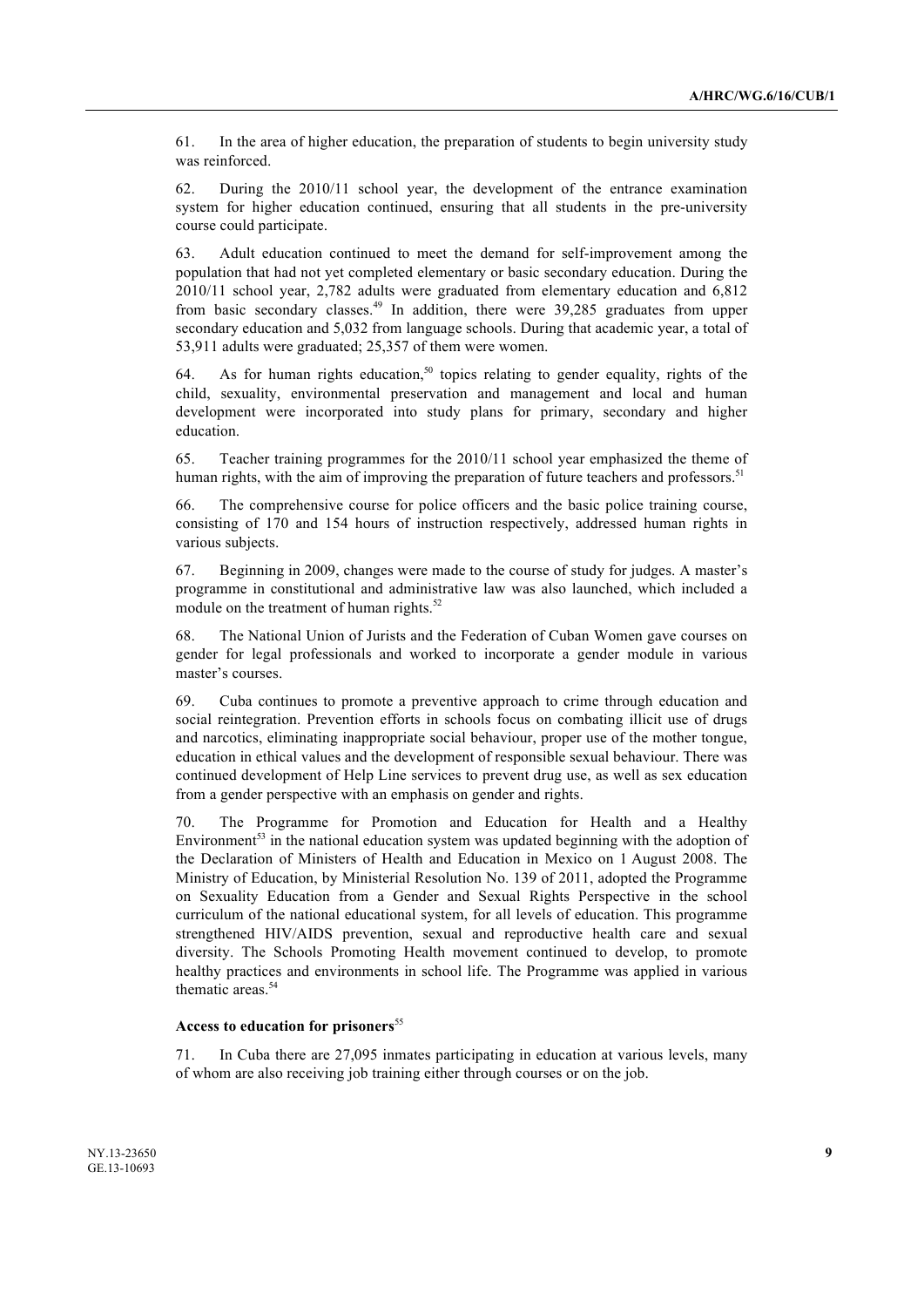72. The activities of "Work and Study Centres", open facilities that promote full education for prisoners, are being strengthened. In 2011, 3,244 inmates were enrolled in classes, 2,956 received job training and 6,031 had a job.

73. Continuing education courses are given in all prisons. Access is voluntary and educational materials and information technologies are used. They range from technical and job training to higher education, with special emphasis on illiterate or poorly- educated inmates. Acceptance into higher education is an incentive for convicts with high school diplomas who maintain good behaviour. This educational system has helped inmates in their future reintegration into society, including employment.

74. Innovative projects for cultural development of inmates have been implemented, including expositions, concerts, theatre classes, plastic arts, music and dance, as well as courses in library science and the establishment of new libraries and improvement of existing prison libraries.

75. The "Educate your Child" programme operates in women's detention centres and is gradually being introduced in men's prisons, an excellent experience that has strengthened the ties between inmates and their children under age 6 and the rest of their families. It provides them with knowledge, methods and procedures enabling them to participate in encouraging their children's development and demonstrate positive changes in behaviour, interests and aspirations to rejoin society.

#### **Access to religious services for prisoners**

76. Attendance at religious services either individually or collectively is guaranteed for those inmates who so request. The services are conducted by representatives of religious organizations registered in Cuba.

# **Right to adequate housing**<sup>56</sup>

77. The promulgation of Decree-Law No. 288/2011, amending Act No. 65 of 1988, "General Housing Act", eliminates restrictions and makes procedures for transfer of property and housing more flexible. As of June 2012, 32,200 transfers of ownership had taken place under the new legislation. This measure has had a very positive impact, taking into account that Cuban families own almost 85 per cent of the country's housing.

78. Decree-Law No.  $289/2011^{57}$  expanded the amounts and credit facilities available to individuals intending to purchase construction materials and pay workers for the construction, preservation and rehabilitation of their homes. In 2011, sales of building materials and related supplies amounted to 760 million pesos; 2012 sales are expected to rise to 2.3 million pesos. All of these actions facilitate access to adequate housing.

79. With the adoption of Council of Ministers Agreement 7155<sup>58</sup> of 4 January 2011, regulations were approved for the granting of subsidies to individuals for the purpose of construction on their homes.

80. In 2011, 32,540 housing units were constructed in the country, representing an increase in quality and architectural variety; 56 per cent were of high standard. The housing stock has improved through a combination of State and private actions — 662 multifamily buildings were rehabilitated and 566 housing projects eliminated; 44 settlements were fully urbanized.

81. A total of 101,526 housing units were constructed between 2009 and 2011. Some 33 per cent were replacements for those totally destroyed by hurricanes, a situation complicated by the recent impact of Hurricane Sandy. Out of the 600,032 housing units affected by hurricanes through 2008, a total of 503,646, or 84 per cent, had been repaired by the end of 2011.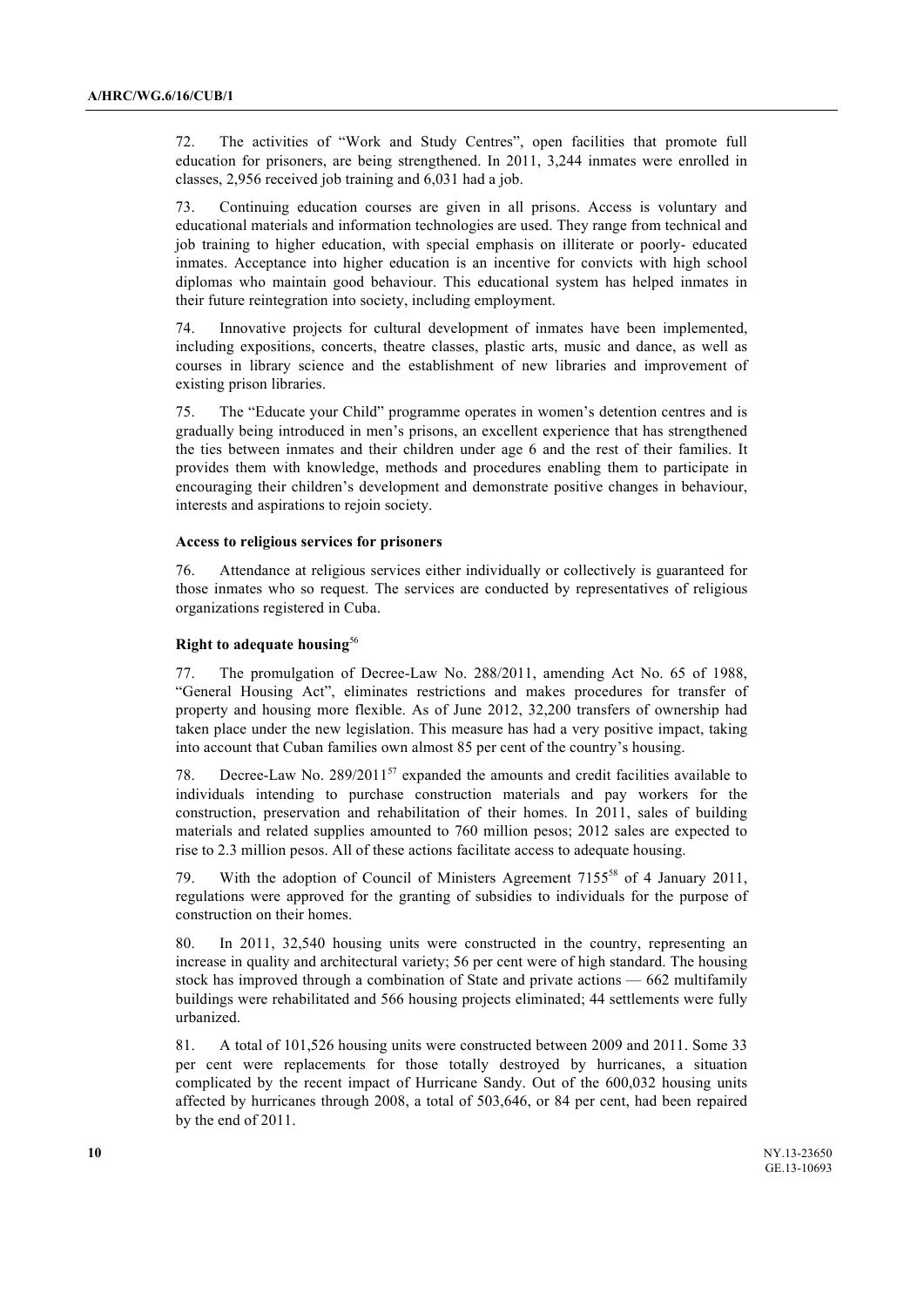82. From 2009 through March 2012, the country received US\$ 10,296,166 for international cooperation projects in the area of housing,<sup>59</sup> which helped in meeting the major challenges brought about by the impact of extreme weather events.

#### **Right to adequate food**<sup>60</sup>

83. The Cuban Government views enjoyment by all of the right to food and food security as a matter of national security. The Government has shown firm political will to make progress in this area, despite the United States blockade and its impact on available funding for food imports and capital and technological investment in this field.

84. Measures have been taken to implement the recommendations of the Special Rapporteur on the right to food following his visit in 2007.<sup>61</sup> A new agro-industrial policy was adopted in 2012 that expands the spectrum of strategies with respect to this human right.

85. A new model of economic management is being developed with a greater presence of non-State forms of production.

86. The law is being adapted to the changes in the production base,  $62$  eliminating obstacles to the independent operation of various types of cooperatives.<sup>63</sup> The objective is to expand the offerings of food to the population, which requires a more productive agricultural system. As of February 2012, there were 2,465 credit and services cooperatives, 1,413 basic cooperative production units and 746 agricultural production cooperatives.

87. By Decree-Law No. 259.<sup>64</sup> 1,440,091 hectares of land were distributed to 163,732 individuals<sup>65</sup> and companies<sup>66</sup> by January 2012. Decree-Law No. 300 of October 2012 consolidated the process of granting of unused land, guaranteed its ongoing sustainable exploitation, and extended by 10 years the possible term of use for land granted in usufruct and gave permission for the leaseholder to build housing on such land.

88. Other advances include the simplification of the links between primary production and the final consumer, as well as the development of a municipal food self-supply programme. The urban agriculture programme was also extended throughout the country $67$ and the suburban programme to a municipality in each province. The amount of unproductive land continued to decline and initiatives for the development of sustainable agriculture were made.

89. The Government continued to guarantee basic foodstuffs at subsidized prices for the population as a whole, including a basic supply of grains, cereals, proteins, oil, salt and sugar, independent of the income of the individual or family. It also guarantees a litre of milk per day for each child from 0 to 7 years old. In 2010 alone, the cost of subsidizing the basic basket of foodstuffs reached US\$ 750 million.

90. The execution of the Integrated Plan for the Prevention and Control of Iron-deficiency Anaemia for children and pregnant women is ongoing; it has helped to keep the incidence of this nutritional disorder very low. There is also a subsidized nutrition service for the elderly, persons with disabilities and other persons at risk.

### **Access to information and communications technology (ICT)**<sup>68</sup>

91. Improvements have been made in the quality of and access by society to ICT and the technological infrastructure and training of human capital.<sup>69</sup>

92. There was increased investment in telecommunications infrastructure projects and fibre optic and cell phone networks. Despite the United States blockade, $\frac{70}{10}$  the country is showing major initiatives, including activities to reduce vulnerability to various disasters.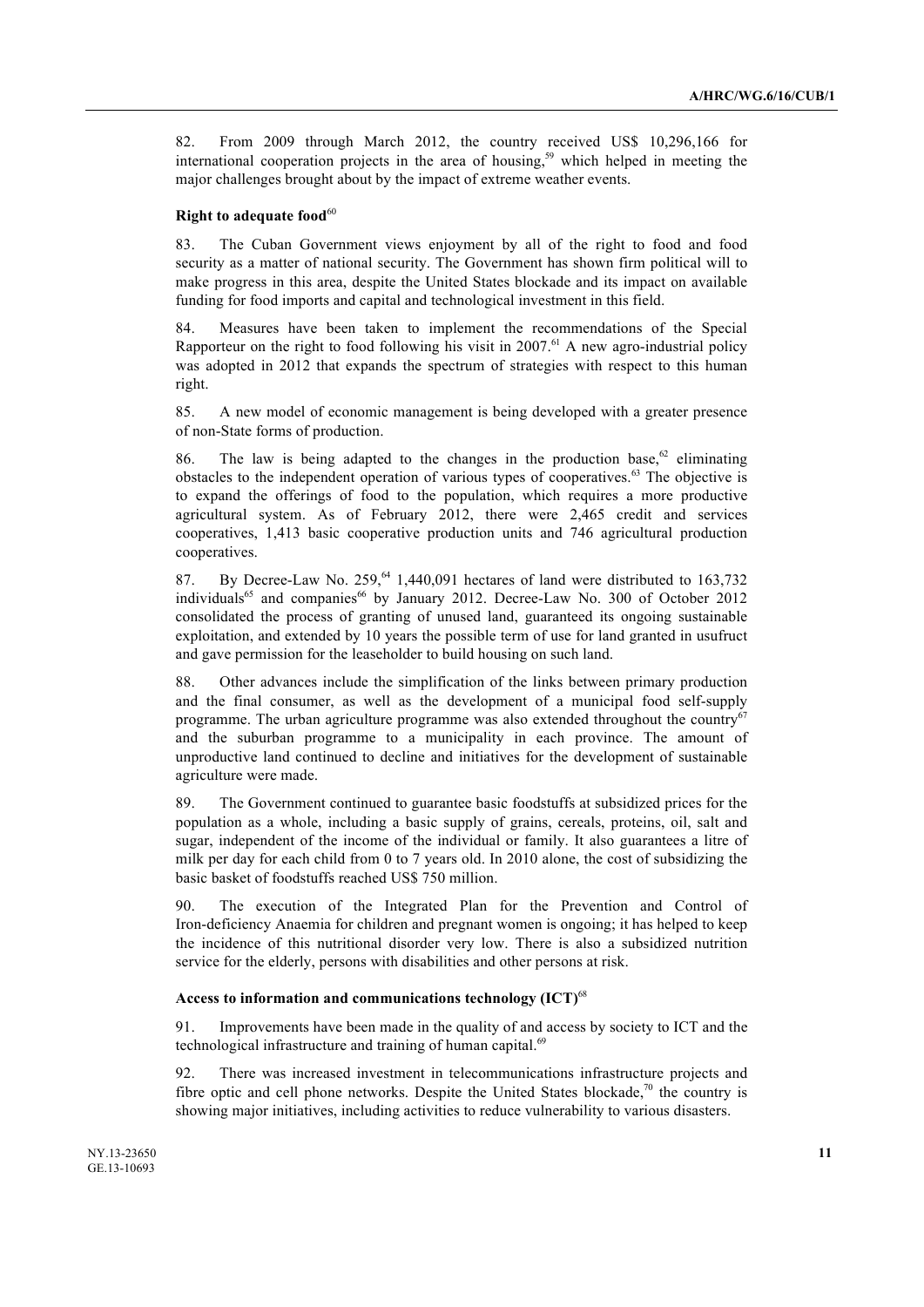93. At the end of 2011, telephones were 98.9 per cent digitalized and telephone density (number of lines per hundred population) was 22.32. There are a total of 2,625,004 lines in service in the country. The bandwidth capacity for connection to the Internet has grown by 275 Mbps since 2009.

94. The use of these technologies is continuing to expand in rural settlements, including mountainous areas; their use as a technological support to the educational programme in primary, secondary and middle schools is also growing, including through youth computer clubs. At the end of 2011, some 455,234 students had graduated from the youth computer and electronics clubs.

95. At the end of 2010, there were 156 television transmitters, providing coverage to 96 per cent of the rural population. By the end of 2011, satellite receivers had been installed in 271 zones with complex topography and greater vulnerability to storms. Scientific studies were also conducted on reducing the vulnerability of transmission systems and six transmission towers were built that could withstand winds over 200 km/hour.

96. The high cost of technology, the global economic crisis, and the United States blockade, which, among other things, affects Internet access in Cuba, are major challenges.<sup>71</sup>

# **Death penalty**<sup>72</sup>

97. Since the previous report under the universal periodic review, the courts have not imposed the death penalty. In April 2008, the Council of State decided to commute the death sentences of all prisoners who had received that sentence to 30 years to life imprisonment. That decision was a sovereign act, taken in accordance with Cuba's humanitarian and ethical conduct since 1959. Today, no one is on death row in Cuba.

98. Cuba is philosophically opposed to the death penalty. It is in favour of eliminating it when suitable conditions exist. Cuba has been forced, in the legitimate defence of its national security, to adopt and enforce severe laws against terrorist activities and crimes designed to destroy the Cuban State or the lives of its citizens, while always adhering to the strictest legality and respecting the most ample guarantees. Cuba understands and respects the arguments of the international movement that advocates the abolition of or a moratorium on the death penalty.

99. Although it is included in criminal legislation, this penalty is very rarely imposed. It may only be imposed by the duly empowered court, in extremely serious cases, concerning the small number of crimes for which it is the prescribed penalty, and is tempered by a wide range of obligatory requirements and guarantees, in line with the United Nations provisions. Life imprisonment is prescribed for some crimes as an alternative to the death penalty.

#### **Freedom of religion**<sup>73</sup>

100. All beliefs are respected in Cuba without discrimination and religious freedom is protected. The right of all citizens to full freedom of religion is guaranteed and promoted and, on this basis, the Government maintains and cultivates good relations with all creeds and religious institutions in the country.

101. There are some 400 religious institutions in Cuba, which operate without any State interference. They all carry out their activities and practices freely.

102. In 2012, His Holiness Pope Benedict XVI visited Cuba.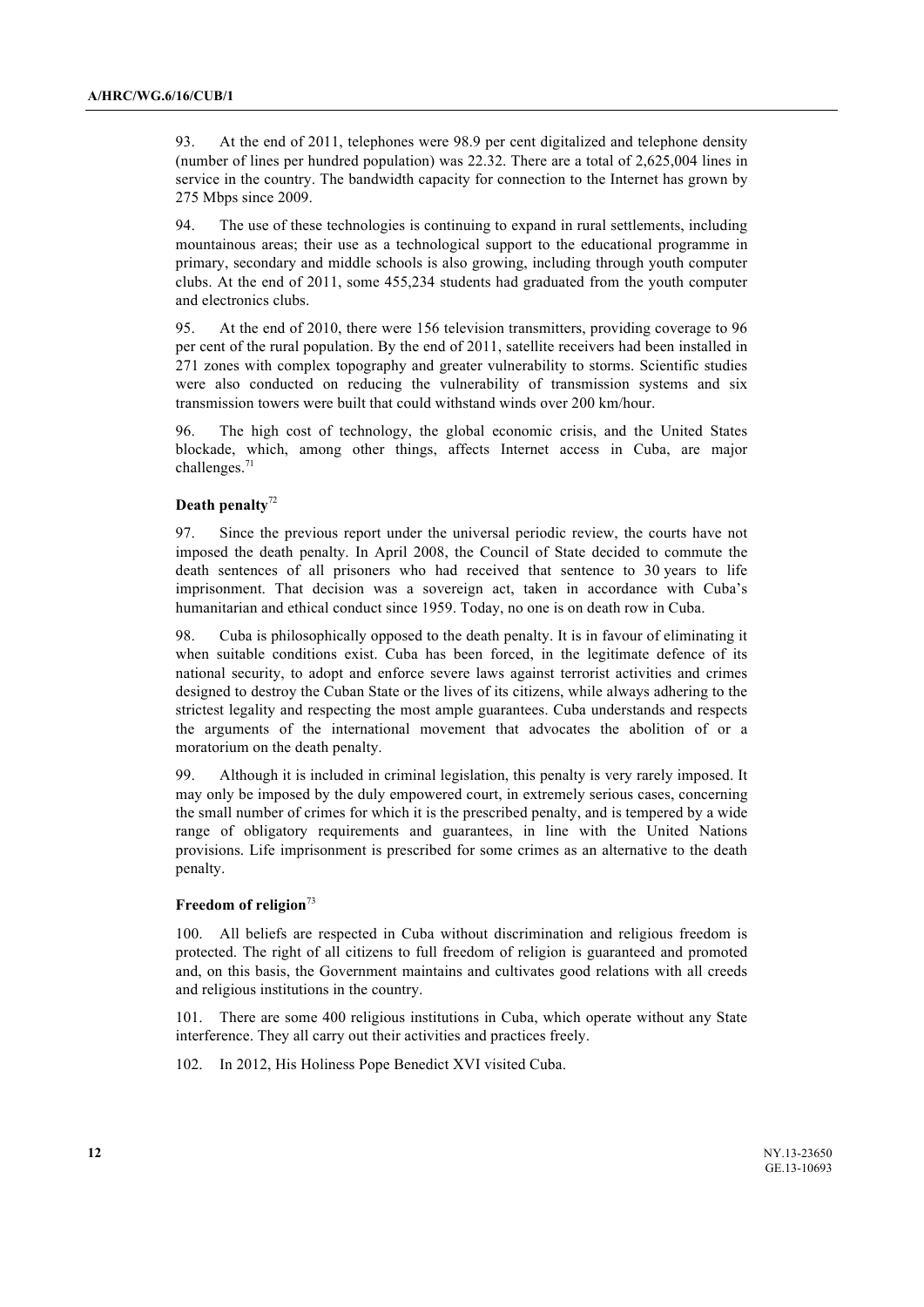# **Social security and assistance**<sup>74</sup>

103. Cuba's social security system<sup>75</sup> has been improved since its previous report was submitted to the universal periodic review and in the light of the implementation of Act No. 105, of 27 December 2008, which expanded the rights acquired within the social security and assistance systems.<sup>76</sup>

104. Special regimes were introduced that included new categories of workers. Decree-Law No. 270 of 2010, concerning creators of plastic, applied, musical, literary and audiovisual arts and arts workers, and Decree-Law No. 278 of 2010, concerning selfemployed workers, were adopted. Other special regimes are currently being developed.

105. The regulations on temporary cash benefits,<sup>77</sup> home help services,<sup>78</sup> food kitchens<sup>79</sup> and assistance for mothers of severely disabled children<sup>80</sup> were upheld.

106. Decree-Law No. 285 was also promulgated on 5 September 2011, amending Decree-Law No. 234 on working women's maternity by introducing additional provisions to protect working women.

107. The social workers programme was restructured. Decree-Law No. 286 of 2011 was adopted in order to integrate prevention and assistance efforts with social work. It also established the Department of Prevention, Assistance and Social Work within the Ministry of Labour and Social Security.

# **Cultural rights**<sup>81</sup>

108. Culture for all is promoted in the country, creating equal opportunities for developing every citizen's potential, without distinction. The cultural policy has focused on protecting identity, preserving cultural heritage and promoting creativity, artistic and literary production and art appreciation. There is a wide network of cultural institutions.<sup>82</sup>

109. Arts schools enjoy a high enrolment rate, with 4,499 students at the basic level, 3,210 at the intermediate level, and 1,368 at the advanced level (2011/12 academic year). The 22,852 arts teachers of the various schools and cultural centres, taught 209,580 creative and art appreciation workshops in 2011, attended by 2,492,167 people. The Amateur Artistic Movement was strengthened.

110. The State guarantees its citizens full access to the Cuban publishing system depending on the quality of their works and in line with their literary, scientific and historical concerns. This system includes provincial publishing houses, so citizens can access the system in their own regions.

# **Respect for freedom of sexual orientation and gender identity**<sup>83</sup>

111. As part of the deep commitment to social justice and defending full equality between all Cubans, respect for freedom of sexual orientation and gender identity continued to be promoted and steps were taken to expand opportunities for dialogue and interaction on these issues from a position of respect, understanding and awareness.

112. Implementation of the educational strategy calling for respect for free and responsible sexual orientation and gender identity is being led by the National Sex Education Centre (CENESEX), a government institution that addresses these issues in coordination with other government institutions and civil society organizations. CENESEX is also responsible for coordinating the National Sex Education Programme.<sup>84</sup>

113. In recent years the focus of Programme activities, which involve numerous civil society entities and organizations, has included: communication strategies and sex education; promoting academic studies and scientific research; counselling and sex therapy; comprehensive care for lesbian, gay, bisexual and transgender ( $LGBT$ ) people<sup>85</sup> and victims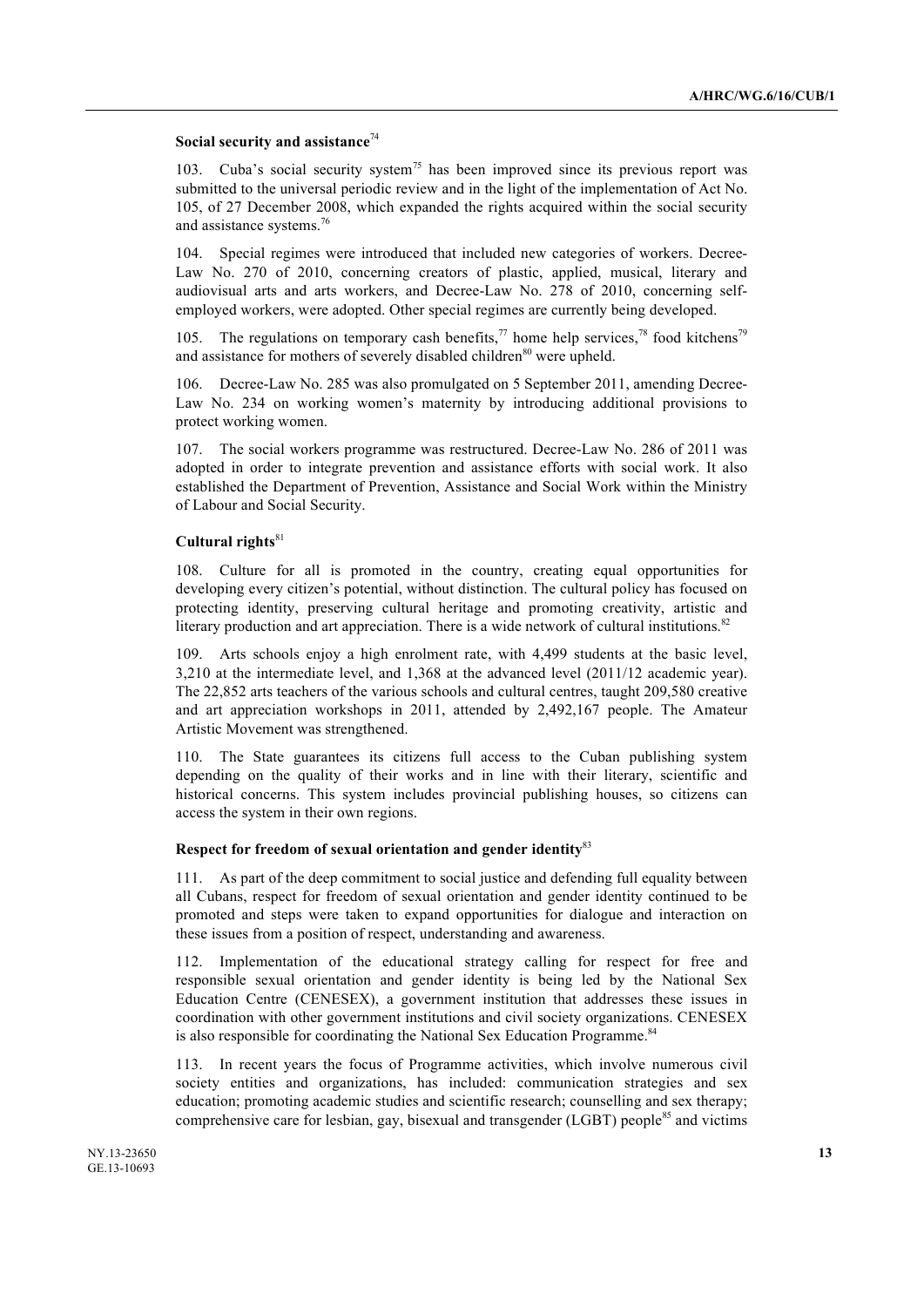of gender-based violence and of child sex abuse; developing community programmes; producing editorial and audiovisual content; links with social networks; online discussions; and campaigns for respect for freedom of sexual orientation.

# **Good practices in prevention and mitigation of natural disasters seriously affecting the country**<sup>86</sup>

114. Protecting the right to life of all Cubans is a national priority when contending with the various dangers of natural disasters.

115. Therefore, everything possible has been done to limit the loss of human life during hurricanes, as in 2008, when Cuba was hit by three major hurricanes and two tropical storms that caused damage estimated at \$10 billion. Similarly, during the recent Hurricane Sandy, every effort was made to protect people. Intensive recovery efforts are under way as a result of the extensive material losses caused by this hurricane, particularly in the city of Santiago de Cuba, the country's second largest city, and in other eastern and central provinces. The resulting widespread damage is still being assessed.

116. Cuba has made substantial progress towards the five priorities set out in the Hyogo Framework for Action,<sup>87</sup> as recognized by the United Nations. The national role of the civil defence system has been strengthened; its operational units around the country work closely with local authorities to implement the disaster reduction plans.

117. The legal and institutional framework to reduce the risk of disasters was improved. Local capacities were increased and early warning systems made more effective.<sup>88</sup> A national public information and educational strategy was developed to promote a risk perception culture. Land use planning and scientific research were encouraged. Furthermore, these efforts took the national environment strategy and the impact of climate change into consideration.

118. Cuba works with agencies and organs of the United Nations system on projects concerning disaster risk reduction and as part of damage and needs assessment teams for the United Nations Office for the Coordination of Humanitarian Affairs, among others. In addition, 19 activities were carried out in the name of South-South cooperation and 44 documented good practices were published and disseminated.

119. From 2008 to 2012, the United Nations Development Assistance Framework, which applies to coordination and cooperation with Cuba, was implemented. Fifteen risks and disasters projects have been carried out, taking national priorities into account.<sup>89</sup>

120. Four cooperation agreements have been drawn up and five projects are underway with Latin American and Caribbean countries.<sup>90</sup>

121. Under the auspices of the Caribbean Risk Management Initiative of the United Nations Development Programme (UNDP), five Caribbean countries have announced that they have decided to use the Cuban Risk Reduction Management Centres as a model. Experts from these countries received training in Cuba during the biennium 2011–2012.

122. Between 2010 and 2012, nine workshops (regional and national) were held, attended by provincial and municipal leaders and officials; experts from the Cuban civil defence system and the Latin American region; officials from the United Nations system of agencies, funds and programmes; and civil society organizations. Technical assessments were also carried out in Grenada, Haiti, Saint Kitts and Nevis and Saint Vincent and the Grenadines.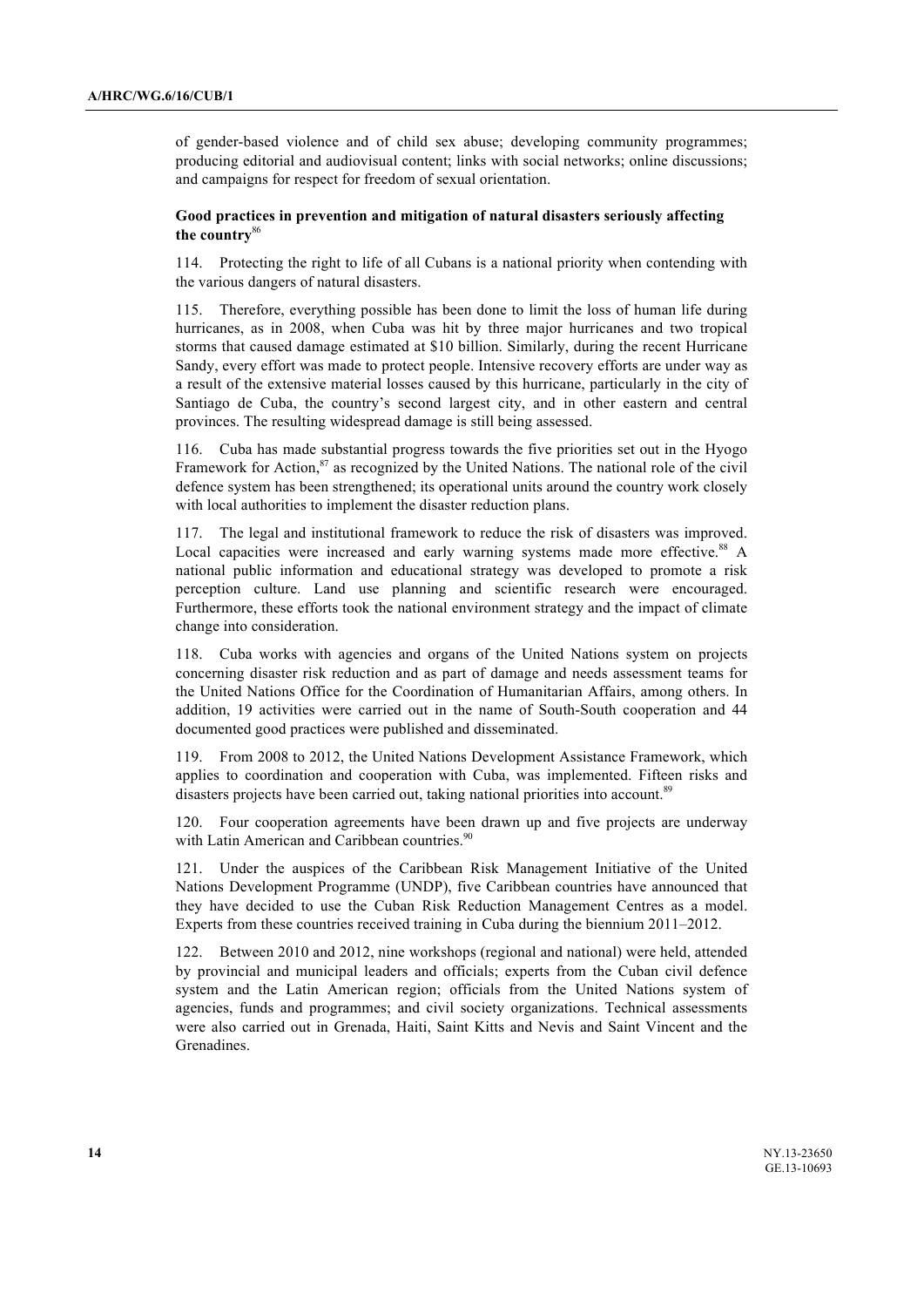# International cooperation in the area of health<sup>91</sup>

123. In 2009, changes were made to the cooperation Cuba provides in the area of health allowing it to respond to new requests from countries, improve the quality of that cooperation, and help more people around the world.<sup>92</sup>

124. An innovative approach during that period was the active participation in a genetic and psychosocial clinical study of persons with disabilities in Venezuela, Ecuador, Nicaragua, Bolivia and Saint Vincent and the Grenadines<sup>93</sup> between 2007 and 2010. The aim of the study was to promote the care of persons with disabilities and their integration into their respective societies without discrimination.<sup>94</sup>

125. The Comprehensive Health Programme (PIS) continues to be implemented, although it has been in the process of being downsized since 2010 in order to make it sustainable.<sup>95</sup> The Programme's benefits include providing medical services in accordance with the national priorities of the countries receiving this cooperation, strengthening information systems and improving the credibility of national health statistics. There are currently 40 countries participating in this Programme.

126. Operation "Milagro" (Miracle), which seeks to restore the sight of thousands around the world, was begun in 2004. As of January 2012. 2,261,987 surgeries had been performed under the programme. Thirty-four countries in Latin America, the Caribbean and Africa have benefited from it. To enable it to continue, 47 ophthalmology centres have been set up abroad, with 59 operating theatres and 525 employees working in 16 countries.

127. Since the International Contingent of Doctors Specializing in Disaster Situations and Serious Epidemics (Henry Reeve Brigade)<sup>96</sup> was established, 5,490 Cuban medical professionals have provided medical assistance to more than 3 million disaster victims and the number of patients receiving care continues to increase. This Brigade has performed over 33,800 surgeries and has helped to save some 468,000 lives.

128. Cooperation with Haiti continues. The first Cuban medical brigade arrived in the country in December 1998, after hurricane George. Since then, 3,774 Cuban medical professionals have worked in Haiti and medical cooperation has been ongoing. Worthy of note in this area are the implementation of Operation "Milagro", which, since 2005, has allowed Haitians with eye disorders $97$  to travel to Cuba for surgical treatment, and the assistance provided following the earthquake which helped to save some  $74,530$  lives.<sup>98</sup> In October 2010, when the cholera epidemic erupted, 67 health units were created to combat the disease and 46 groups to actively investigate cases. In addition, Cuba is helping to train Haitian health professionals: 817 Haitian doctors have graduated in Cuba and 324 are currently enrolled in courses (22 postgraduates).<sup>99</sup> Cuba is working in conjunction with the Haitian authorities, and with the support of Venezuela and other member States of the Bolivarian Alliance for the Peoples of Our America (ALBA), to develop and strengthen the Haitian health system, including by building hospital infrastructure.

129. As a gesture of solidarity, Cuba provided assistance in the area of health care after the earthquake in Chile in 2010. Cuban doctors held 37,463 consultations and carried out 1,384 major surgeries in that country.

130. In the period 2005–2011, 9,960 doctors from 58 countries graduated from the Latin American School of Medicine (ELAM) and the health professionals training programme in Cuba.

131. For the 2011/12 academic year, 21,217 students from 122 countries enrolled in the Cuban training programme for health professionals from other countries, specializing in medicine (18,364), psychology (1), health technology (417), nursing (362), stomatology (66) and postgraduate studies (207).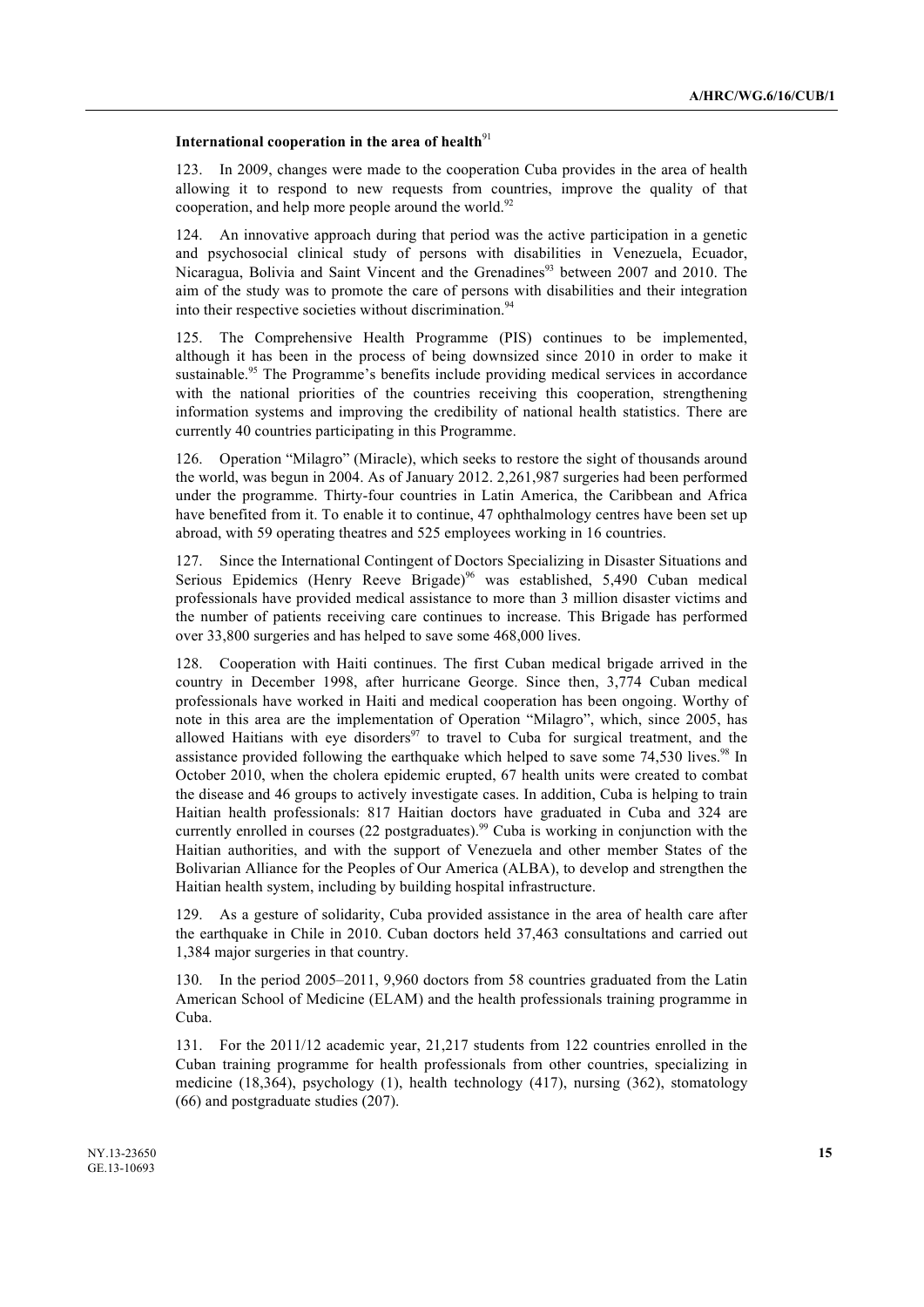132. More than 35,000 health professionals have received training in 11 countries (Angola, Bolivia, Equatorial Guinea, Eritrea, Gambia, Guinea-Bissau, Nicaragua, Bolivia, South Africa, Tanzania, Timor-Leste and Venezuela), where there are more than 1,900 Cuban professors in the Overseas Medical Schools. Around 1,000 students are currently completing their internship (the final year of a degree in medicine).

133. In addition, more than 200 Cuban teachers are working in Medical Schools in seven countries (Ghana, Haiti, Mozambique, Nicaragua, South Africa, Uganda and Yemen). With regard to postgraduate education, Cuba is training more than 800 specialists in seven countries (Bolivia, Equatorial Guinea, Guatemala, Guinea-Bissau, Haiti, Nicaragua and Venezuela); the majority of whom are specializing in general practice.

# **International cooperation in the area of education**<sup>100</sup>

134. Cuban cooperation in the area of education is carried out at various educational levels. From 2004 to date, cooperation on literacy and post-literacy teaching methods has been extended using the Cuban teaching programmes "Yes, I can" (winner of the King Sejong Literacy Prize), "Now I can read and write" and "Yes, I can go further". By the end of November 2012, a total of 6,950,693 people had completed the "Yes, I can" programme and 975,837 the "Yes, I can go further" programme.

The "Yes, I can" programme<sup>101</sup> has been used in 29 countries. It is currently being implemented in 16 countries in Latin America and the Caribbean, Africa, Asia, Oceania, Europe and Canada.

136. In addition, 413,539 people in Bolivia, Colombia, Nicaragua and Venezuela are currently following the "Yes, I can go further" programme to reach the primary literacy level.

137. Cuba is also encouraging cooperation on projects to improve educational quality; the early childhood programme "Educate Your Child"; the project to assist children with special educational needs; $102$  postgraduate training programmes; consultancy on basic and professional technical education; and teaching Spanish as a foreign language. It is also developing assistance activities and teaching methods, as well as master's and internship programmes with various countries.<sup>103</sup>

138. Between 1961 and the 2010/11 academic year, more than 35,671 young people from 129 countries graduated from Cuban universities, of whom 14,202 were from Sub-Saharan Africa and 1,879 from North Africa and the Middle East. There are also currently a total of 419 foreign students from 43 countries studying at the Universities of Pedagogical Sciences in Cuba.

139. A total of 16,955 scholarship students from 131 countries are currently enrolled in undergraduate courses in post-secondary and higher education in Cuba.

140. Every two years an international teaching event and university conference is held to encourage the sharing of experiences and best practices and to promote better quality training for specialist teachers. It also advances the work of a group of national institutions that promote research and exchanges on the subject, both nationally and internationally.<sup>104</sup>

141. Cuba has also developed cooperation in access to culture. Collaborative projects are underway in six countries, $105$  run by 35 staff members covered by intergovernmental agreements. Another 274 Cubans are employed in this sector by intergovernmental and/or private institutions in 30 countries. There are also some 1,250 Cuban instructors in different art forms (dance, music, fine arts, theatre and literature) working in Venezuela.<sup>106</sup>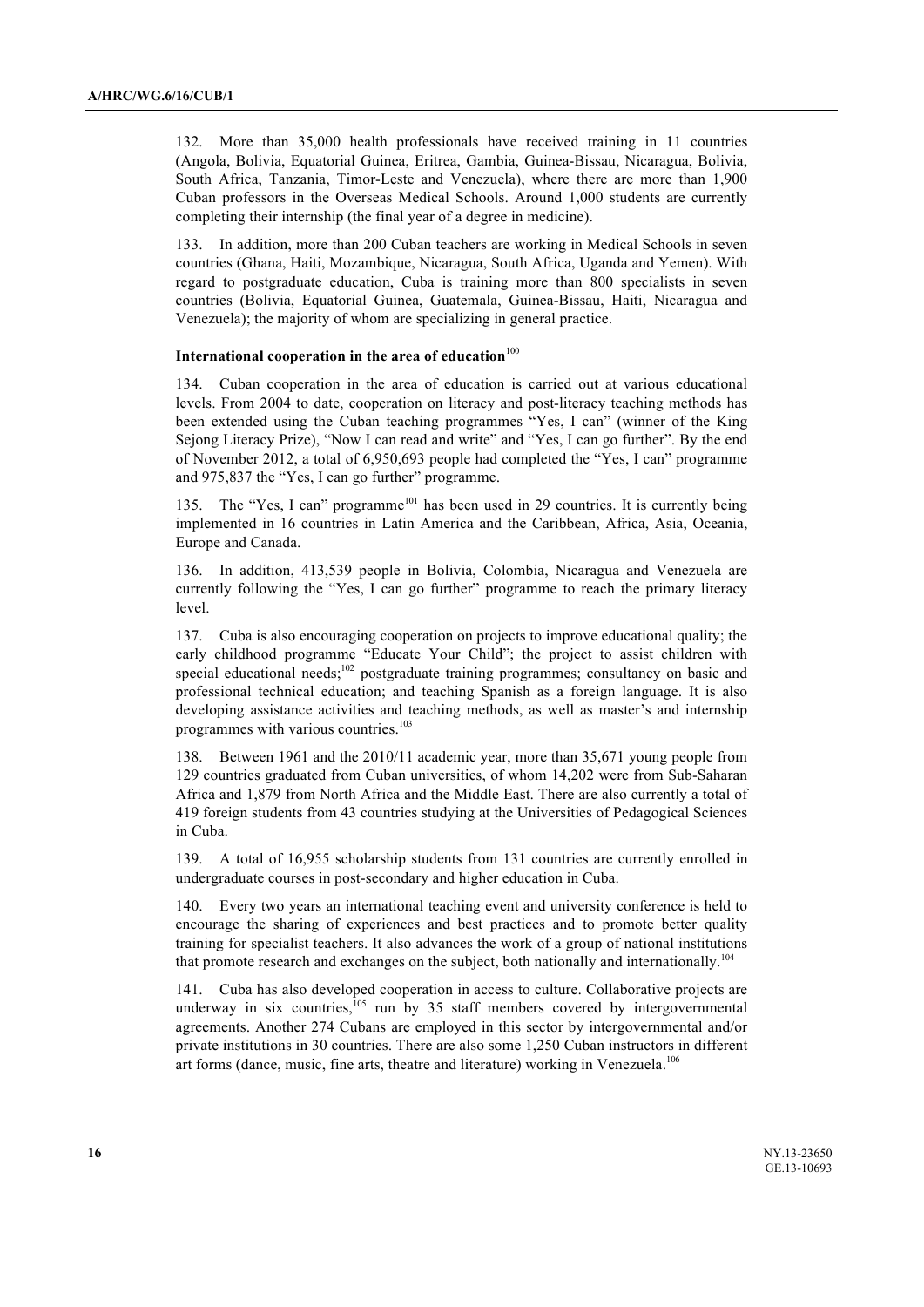# **Right to self-determination**<sup>107</sup>

142. Cuba continues firmly to support initiatives in favour of the right of peoples to selfdetermination and independence. It has spearheaded and presented specific initiatives in support of this question to the General Assembly of the United Nations, the Human Rights Council and other agencies and organizations of the United Nations system.

143. Cuba co-sponsored the resolution adopted by the General Assembly that accorded Palestine observer State status in the United Nations and called for the Security Council to consider and accept without further delay the application submitted by Palestine in 2011 for admission to full membership in the United Nations.<sup>108</sup> It also unequivocally supported Palestine becoming a member State of the United Nations Educational, Scientific and Cultural Organization (UNESCO) and has continued to submit several draft resolutions in support of the Palestinian cause to the Fourth Committee of the General Assembly of the United Nations.<sup>109</sup>

144. Cuba is also committed to Puerto Rico's independence and self-determination<sup>110</sup> and traditionally submits a draft resolution on this issue to the United Nations Special Committee on decolonization.<sup>111</sup>

### **Cuba's cooperation with the United Nations human rights machinery**<sup>112</sup>

145. Cuba maintains a high level of cooperation and interaction with the United Nations human rights procedures and mechanisms, as human rights are enjoyed by all, without discrimination.

146. Cuba has provided comprehensive information on various human rights issues to the United Nations system. The Government has always demonstrated its genuine commitment to dialogue with all States on any issue, based on mutual respect, sovereign equality, selfdetermination and recognition of the right of all peoples to choose their own political, economic and social system.

147. Cuba has never failed to cooperate with the human rights mechanisms, even in the past when the United States resorted to a spurious anti-Cuban ploy within the defunct and discredited Commission on Human Rights.

148. Cuba has established a positive dialogue with the international human rights treaty bodies. Between the submission of its first report to the universal periodic review in 2009 and late 2012, Cuba has focused its full efforts on honouring its considerable commitments to prepare and submit reports to these bodies.<sup>113</sup>

149. During that period, five national reports were prepared. Cuba fulfilled these obligations despite the enormous effort needed to comply with these requirements.

150. Three reports were submitted to human rights treaty bodies<sup>114</sup> and the other two were sent for consideration to the appropriate bodies.<sup>115</sup> Cuba's initial report under the Optional Protocol to the Convention on the Rights of the Child on the sale of children, child prostitution and child pornography, and its initial report under the Convention on the Rights of Persons with Disabilities are currently being reviewed prior to submission.

151. The Cuban Government has systematically provided information requested by the special procedures of the Human Rights Council. Cuba has sent information regularly and has completed most of the questionnaires sent by the special mandate holders during the period under review, within the time allowed.

152. Cuba has expressed its concern about the biased content and political prejudice of some communications from the Office of the United Nations High Commissioner for Human Rights (OHCHR), based on false allegations made by individuals and illegal groups lacking credibility or authority.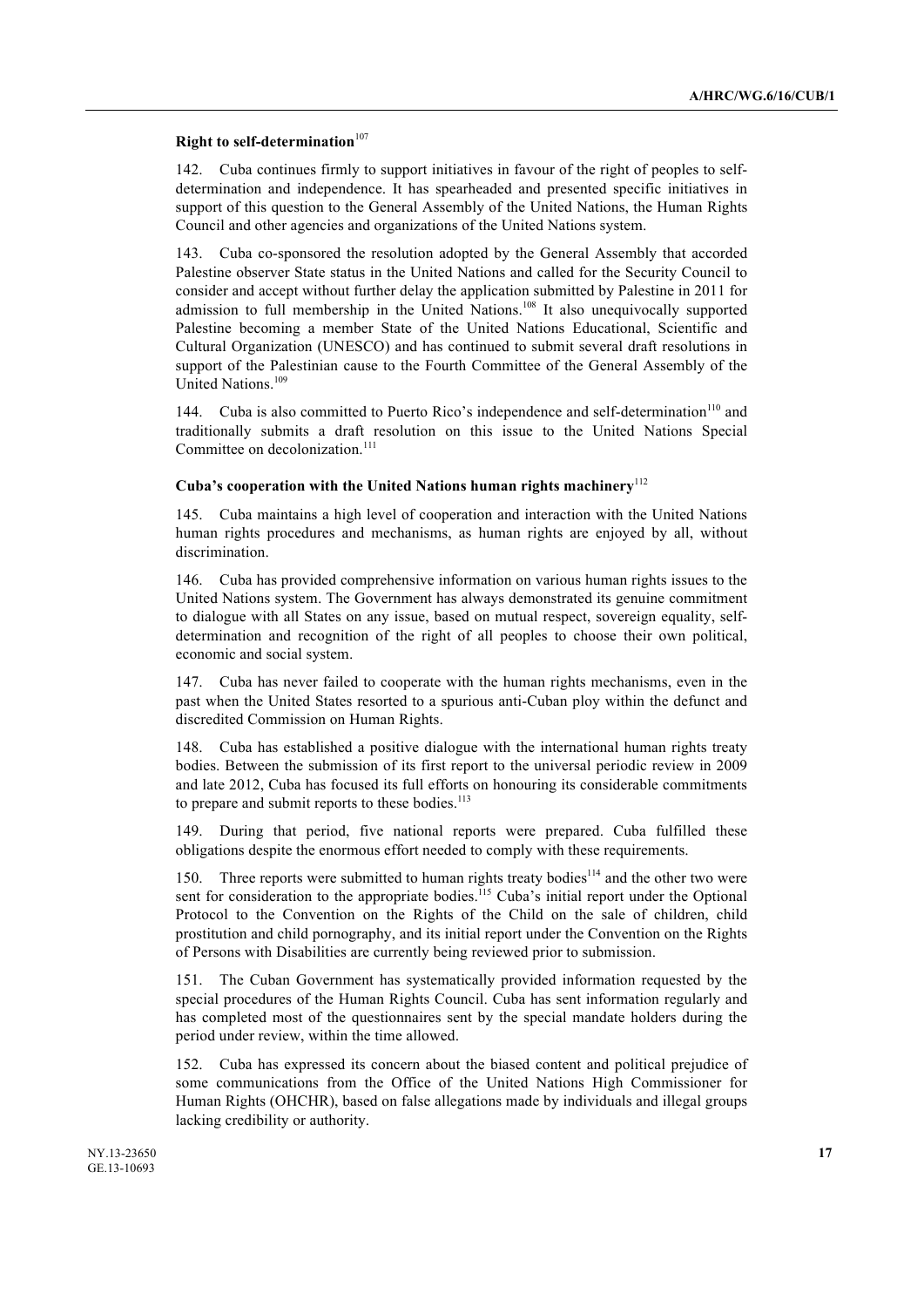153. Cuba has continued to ratify human rights treaties and to fulfil its international commitments and obligations under those treaties. It is party to 42 human rights instruments<sup>116</sup> and complies with their provisions.

154. It acceded to the International Convention for the Protection of All Persons from Enforced Disappearance in February 2009, and to the United Nations Convention against Corruption in July 2008.

155. Various human rights and related instruments are being examined and are undergoing the standard consultation and reconciliation procedures with the national bodies and institutions concerned, with a view to future accession and/or ratification.<sup>117</sup>

156. In Cuba, the process of ratifying an international instrument is very rigorous, in order to ensure consistency between the provisions of each instrument and national legislation as well as to examine Cuba's current policies and programmes that would allow the obligations assumed by the State to be implemented. This is a sovereign process that guarantees full compliance with the agreed provisions.

157. The Cuban Government remains strongly committed to continuing to issue invitations to visit the country to the special mandate holders of the Human Rights Council established on a non-discriminatory basis.<sup>118</sup>

158. The country cultivates partnerships with various humanitarian and human rights organizations from around the world, to develop collaborative missions both nationally and internationally. Every year hundreds of representatives from intergovernmental and nongovernmental organizations, including United Nations senior managers, visit Cuba. The Director-General of UNESCO visited Cuba in 2012.

159. Cuba has regular and free-flowing contact with the International Committee of the Red Cross, whose representatives visit the country and, together with the Government, promote the exchange of opinions on issues of common interest, while always respecting the scope of the Committee's mandate and the mutually agreed cooperation efforts.

160. Cuba continues to make voluntary contributions to OHCHR. In 2001, 2008 and January 2013, Cuba made voluntary contributions to support the work of the Office.

# **Strengthening of the United Nations human rights system**<sup>119</sup>

161. Cuba participated actively in the Human Rights Council's institution-building process and its review. It has also promoted greater balance and transparency in the work of OHCHR.

162. It has been working on the following issues:

(a) Developing third-generation rights progressively, particularly regarding the value of international solidarity.

(b) Supporting the promotion of Non-Aligned Movement initiatives, particularly with regard to the right to development.

(c) Presenting and co-sponsoring several resolutions,120 including the establishment of special procedures.

(d) Supporting the work of the universal periodic review as an intergovernmental mechanism for respectful dialogue and exchange, that allows for truly universal scrutiny of the human rights situation around the world.

(e) Ensuring the transparency and impartiality of the reports prepared by OHCHR in the framework of the universal periodic review, in accordance with paragraph 15 (b) and (c) of Human Rights Council resolution 5/1.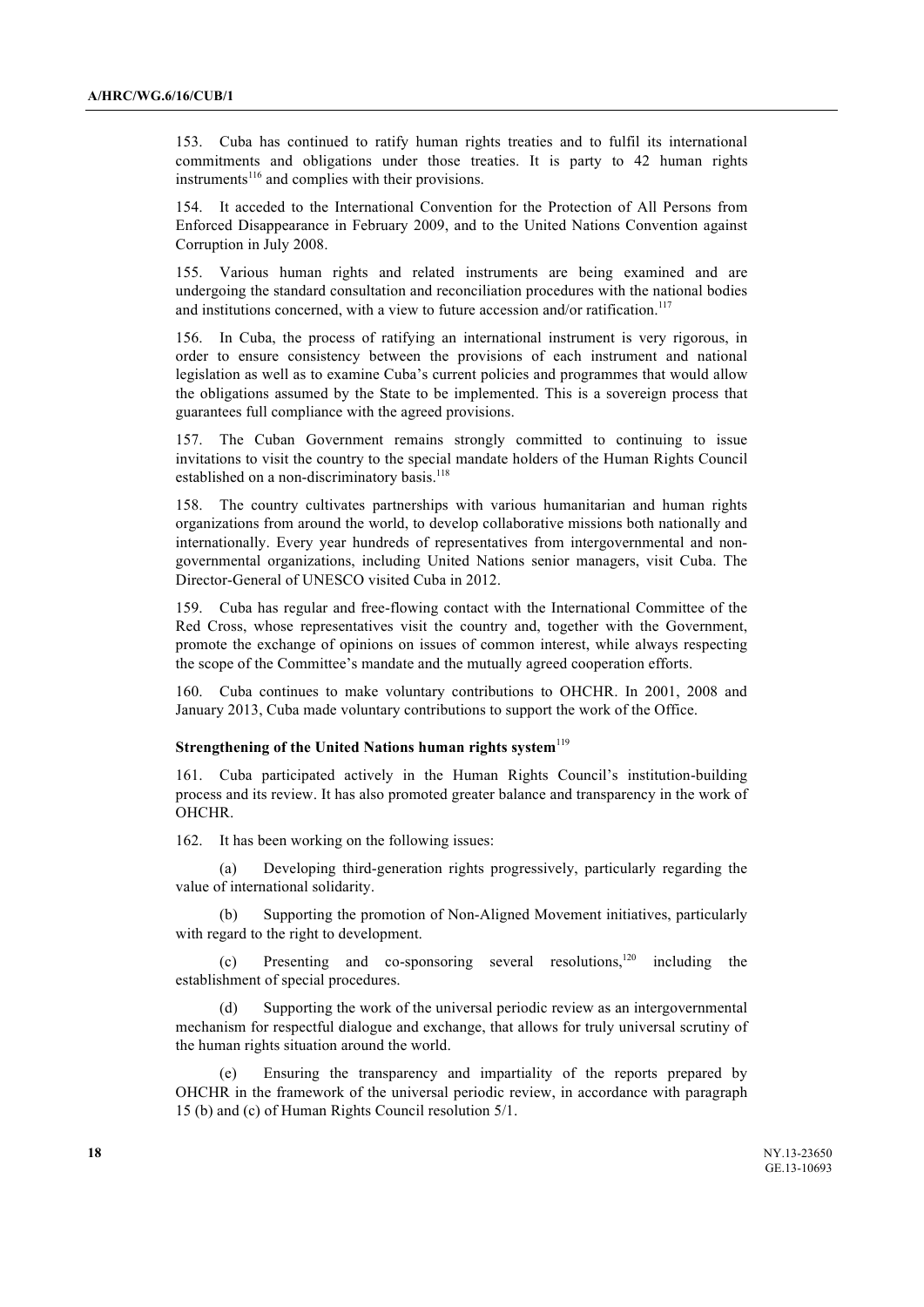(f) Participating actively in discussions and interactive panels within the Council.

(g) Ensuring a cooperative, non-politicized approach and respectful dialogue among States on the subject of human rights.

Condemning the growing tendency in the Council's work of adopting a confrontational stance and double standards, as was the case with the Commission on Human Rights.

(i) Improving the geographic composition of OHCHR to make it more representative.

(j) Improving transparency and balance when allocating resources to special procedures mandate holders.

(k) Respecting the principle of equitable geographical distribution when selecting special procedures mandate holders and strict compliance with the Code of Conduct for Special Procedures Mandate-holders of the Human Rights Council.

(l) Not using contributions linked to specific activities or earmarked for specific mandates.

(m) Addressing all human rights categories comprehensively and equally and paying particular attention to the right to development.

# **IV. Priorities, obstacles and challenges**

163. Cuba's human rights priorities are to:

(a) Strengthen the legal and institutional framework to promote and protect human rights and to continue to expand social justice.

(b) Promote and protect all human rights for all.

(c) Continue to improve the Cuban political system, to uphold Cuban social values and national unity, and to promote the strengthening of Cuban democracy.

(d) Further increase popular participation in elections and decision-making processes.

(e) Promote access for all to information and culture.

(f) Continue to denounce the economic, commercial and financial embargo imposed by the Government of the United States of America against Cuba, <sup>121</sup> condemned almost unanimously by United Nations Member States. The embargo violates the Cuban people's human rights and qualifies as an act of genocide under the Convention on the Prevention and Punishment of the Crime of Genocide of 1948.

(g) Strengthen national defence and security against United States attempts to destroy the current constitutional order and to impose its plan for domination, which promotes inequality and injustice.

(h) Work to strengthen the United Nations human rights system to ensure that it functions on a basis of cooperation and non-politicization.

(i) Continue international cooperation with United Nations human rights mechanisms and to provide other countries with its own modest support and assistance.

164. The obstacles and challenges that hamper the promotion and protection of human rights in Cuba are: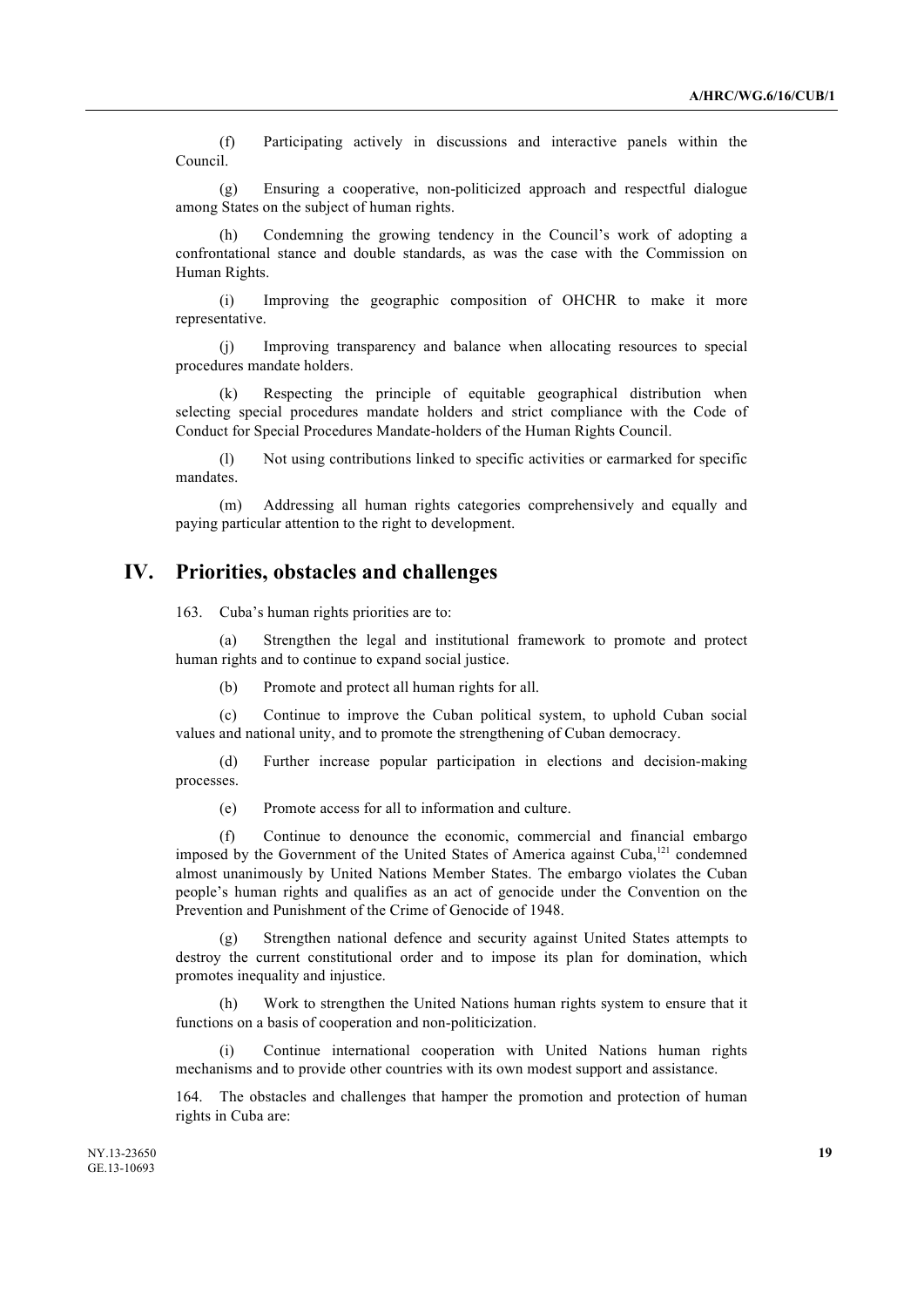(a) The ongoing policy of hostility, embargo and aggression of successive United States Governments. 122

(b) The existence of the Guantánamo Naval Base, an international centre for torture and crimes against humanity that is operating on a section of national territory illegally occupied by the United States.

(c) The anti-Cuban political and media campaigns, which deny or distort the country's achievements and have a negative impact on the United Nations human rights mechanisms.

(d) The scourge of terrorism promoted, organized and financed by the United States or from its territory.<sup>123</sup> The fact remains that five Cuban anti-terrorist fighters and human rights defenders of the Cuban and American people are still in arbitrary detention in the United States and subjected, along with their families, to psychological torture of the cruellest kinds.

(e) The recruitment, support and use by the United States of agents in the country, who undermine the Cuban people's rights to self-determination, security and national integrity.

(f) The increase in funds and resources used by the United States Government<sup>124</sup> to subvert and destroy the constitutional order endorsed by the Cuban people.

# **V. Conclusions**

165. Cuba will continue to explore options for improving the current system for protecting human rights. It will continue to develop international cooperation with United Nations human rights mechanisms and will provide its own modest support and assistance to those countries that request it. Cuba will always be ready to engage in a frank and genuine discussion of human rights, through the universal periodic review or other existing mechanisms, based on complete respect for its dignity and sovereignty.

# *Notes*

- <sup>1</sup> Recomendaciones 58, 59 y 60 realizadas a Cuba en su examen periódico durante el primer ciclo.
- <sup>2</sup> Informe Nacional de Cuba al mecanismo del Examen Periódico Universal del Consejo de Derechos Humanos de las Naciones Unidas. A/HRC/WG.6/4/CUB/1 de 4 de noviembre de 2008. El primer informe de Cuba al EPU se presentó en febrero de 2009 en el Consejo de Derechos Humanos.
- <sup>3</sup> El ámbito de aplicación de este informe no incluye el territorio ilegalmente ocupado por la Base Naval de Estados Unidos en Guantánamo, donde se priva al pueblo cubano de ejercer su soberanía y dentro de cuyo perímetro se ha instalado el mundialmente repudiado centro de detenciones arbitrarias y torturas.
- <sup>4</sup> Recomendaciones 1, 2, 3, 4, y 36. Esta última fue de las respondidas por Cuba en el 2009.
- <sup>5</sup> El marco jurídico se conforma por la Constitución de la República, así como otras normas sustantivas y procesales vigentes a nivel nacional, a saber: La Ley 59 de 16 de julio de 1987 (Código Civil); la Ley 49 de 28 de diciembre de 1984 (Código de Trabajo); la Ley 81 (Ley del Medio Ambiente); la Ley 14 de 1977 (Ley de Derecho de Autor); la Ley No. 24 de 1979 (Ley de Seguridad Social); la Ley No. 1289 de 1975 (Código de Familia); la Ley No. 16 de 1978 (Código de la Niñez y la Juventud); la Ley 62 de 1987 (Código Penal); la Ley No. 7 de 1977, modificada por el Decreto-Ley 241, de 26 de septiembre del 2006 (Ley de Procedimiento Civil, Administrativo, Laboral y Económico; la Ley No.5 de 1977 (Ley de Procedimiento Penal) y otras leyes, complementan y establecen garantías al ejercicio en Cuba de todos los derechos humanos.

<sup>6</sup> Cuba es Estado parte de numerosos instrumentos internacionales en la materia, entre ellos: la Convención Internacional sobre la Eliminación de todas las Formas de Discriminación Racial; la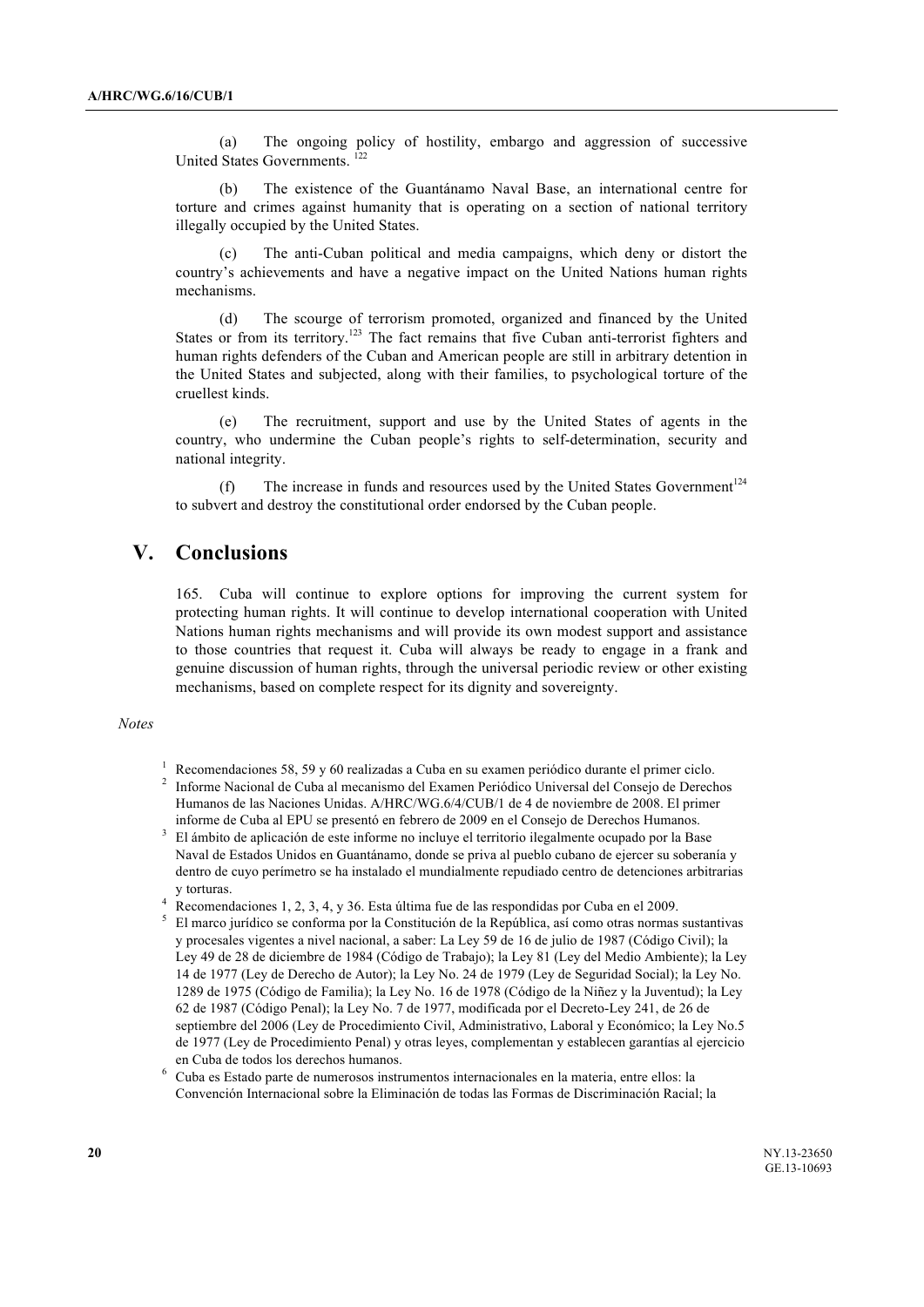Convención sobre la Eliminación de Todas las Formas de Discriminación contra la Mujer; la Convención sobre los Derechos del Niño; el Protocolo Facultativo de la Convención sobre los Derechos del Niño relativo a la venta de niños, la prostitución infantil y la utilización de niños en la pornografía; el Protocolo Facultativo de la Convención sobre los Derechos del Niño relativo a la participación de niños en conflictos armados; la Convención Internacional sobre la Represión y el Castigo del Crimen del Apartheid; la Convención de la UNESCO contra la discriminación en la educación; la Convención contra la Tortura y Otros Tratos o Penas, Crueles, Inhumanos o Degradantes; la Convención Internacional contra el Reclutamiento, la Utilización, la Financiación y el Entrenamiento de Mercenarios. En febrero de 2008, Cuba firmó el Pacto Internacional de Derechos Civiles y Políticos y el Pacto Internacional de Derechos Económicos, Sociales y Culturales.

- <sup>7</sup> En el primer ciclo del EPU se informó ampliamente de la base legislativa que condujo a la elaboración y fundamentación de los derechos humanos, lo cual puede consultarse en el informe nacional de Cuba (documento A/HRC/WG.6/4/CUB/1).
- <sup>8</sup> En la actualidad se trabaja en la elaboración o modificación de varias propuestas legislativas entre las que se destacan: El Código Penal, la Ley de Procedimiento Penal, la Ley de Ejecución de Sanción, la Ley de Policía, el Código Contravencional, la Ley sobre el Tratamiento a las niñas y niños infractores de la Ley Penal, entre otras.
- <sup>9</sup> En el año 2012, se adoptó la Resolución No.2 de la Fiscalía General de la República mediante la cual se creó un Departamento especializado a nivel nacional, provincial y municipal para perfeccionar el proceso de Atención a la Población en la presentación de quejas, reclamaciones y denuncias. Entre el año 2007 y 2011, fueron atendidas por la Fiscalía un total de 419 mil 937 personas siendo tramitados sus asuntos y habiéndole asistido la razón al 26%.
- <sup>10</sup> En el año 2010, se adoptó la Instrucción No. 201 del Tribunal Supremo sobre el control, influencia y atención a sancionados que cumplen en libertad. En el 2011, se adoptó la Instrucción No. 211 , sobre la Metodología para la celebración del juicio oral. Además, en marzo de 2012, el Tribunal Supremo Popular adoptó el Acuerdo No.72, mediante el cual se dispuso la aplicación de las Reglas de Brasilia para las Personas en Condiciones de Vulnerabilidad, para brindar mayores garantías a los derechos de las personas en los procesos judiciales.
- <sup>11</sup> Recomendaciones 5 y 38.
- <sup>12</sup> Las tasas de ocurrencia de asesinatos, homicidios y violaciones representaron en el 2011 el 3,3, el 1,9 y el 8,9 por cada 100 mil habitantes, respectivamente.
- <sup>13</sup> Recomendación 6, así como la 15 de las respondidas por Cuba en 2009.
- <sup>14</sup> Coordinador Nacional del Proyecto de Divulgación de los Derechos de la Niñez.
- <sup>15</sup> El Sistema de la Radio Cubana cuenta con 133 programas dirigidos a los niños. El 50 % de los programas dirigidos a la niñez cuentan con la colaboración activa de los propios niños en la realización y confección de estos programas. De las 96 emisoras de la Radio Cubana, el 32% desarrollan círculos de interés con la propia niñez, donde trabajan diferentes especialidades.
- <sup>16</sup> Mediante la Instrucción 216 del Tribunal Supremo, se brindó mayor importancia a los procesos que involucren a niños, niñas y adolescentes. Se confirieron amplias posibilidades de interacción de los tribunales con las partes, mecanismos que se corresponden con las actuales tendencias del Derecho Procesal, y con los compromisos contraídos por Cuba al ratificar en 1991 la Convención Internacional de los Derechos del Niño y los que por similar razón derivaron en el Plan de Acción Nacional de Seguimiento a la Conferencia de Beijing, a fin de garantizar el ejercicio pleno y efectivo de los derechos y garantías de los destinatarios de la gestión judicial.
- <sup>17</sup> Dicha metodología consiste en el establecimiento de "Reglas mínimas para la escucha de los menores de edad" y "Reglas para la constitución y funcionamiento del Equipo multidisciplinario en el procedimiento de familia, con la proforma de dictamen".
- <sup>18</sup> Reglas Básicas de Acceso a la Justicia de las Personas Vulnerables.
- $19$  Recomendación 18.
- Ley 16 del 28 de junio de 1978.
- <sup>21</sup> Recomendación 7.<br><sup>22</sup> El Subprograma In
- <sup>22</sup> El Subprograma Institucional cuenta con Hogares de Ancianos en los que hay predominio de hombres (65%) y del grupo de edad de 75 a 99 años (62.63%). Cuenta con 40 centenarios (0.52%). Es una población con algún tipo de discapacidad (71 %), donde el 41 % tiene discapacidad físico-motora y el 30 % discapacidad mental, con algunos casos de discapacidad sensorial.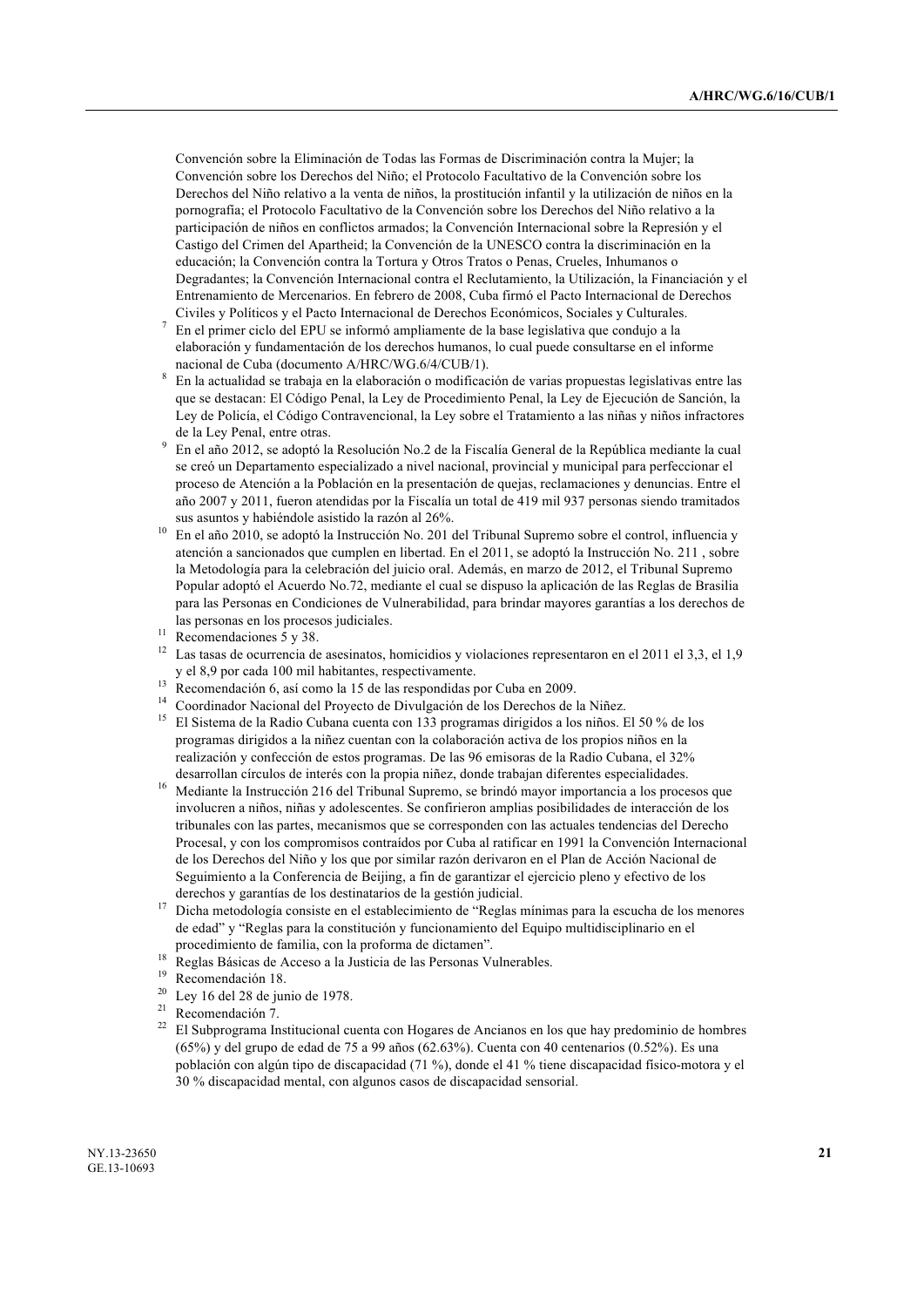- <sup>23</sup> El Subprograma Hospitalario cuenta con 32 servicios hospitalarios de Geriatría. Además, existe un Centro de Investigaciones sobre Longevidad y Envejecimiento (CITED).
- <sup>24</sup> Existen 444 Equipos Multidisciplinarios de Atención Gerontológica (EMAG) en cada policlínico, que garantizan la atención a los adultos mayores frágiles y en estado de necesidad. Existen 224 Casas de Abuelos con 6 300 beneficiarios.
- <sup>25</sup> En la actualidad existen 12 438 Círculos de Abuelos. Estos Círculos son una modalidad de atención y socialización de los adultos mayores en la comunidad.
- <sup>26</sup> Las casas del Abuelo son instituciones sociales que brindan atención integral diurna a los ancianos carentes de amparo filial en absoluto o de familiares que no pueden atenderlos durante el día. En estos centros se les proporciona alimentación, asistencia médica y otros servicios de atención que satisface las necesidades de estos adultos mayores y la demanda de familiares interesados en acceder a un servicio de atención a tiempo parcial.
- <sup>27</sup> Este tipo de atención para los adultos mayores se ofrece a aquellos que viven solos o con otros ancianos. Son atendidos en esta modalidad 118 141 adultos mayores por 7 500 asistentes sociales domiciliarios que existen en todo el país.
- <sup>28</sup> Las 115 Escuelas de Cuidadores entrenan a las familias en el cuidado de los ancianos.
- <sup>29</sup> Hay 35 580 comedores de atención a la familia en el país y tiene el objetivo de asegurar la alimentación y el estado nutricional a un precio módico.
- $30$  Han graduado a 17 000 adultos mayores.
- Recomendación 41.
- $32$  Ver nota 18.
- <sup>33</sup> Resolución No. 14 del 2011 de la Ministra de Trabajo y Seguridad Social.
- <sup>34</sup> En la Educación General se encuentran atendidos 3 582 niños, adolescentes y jóvenes con necesidades educativas especiales.
- <sup>35</sup> Entre las nuevas tecnologías están la pantalla táctil, visual voz; interruptores; teclado inteligente; scanner; y la imprenta Braille.
- <sup>36</sup> Recomendaciones 39, 40, 43, 48. Recomendación 12 de las respondidas por Cuba en 2009.
- <sup>37</sup> Además las mujeres constituyen el 28,6% de los ministros (8 Ministras) y el 35,6% de los Viceministros (42 Viceministras).
- <sup>38</sup> Las mujeres son mayoría en los sectores de la educación (72%) y en la salud (69.8%), el 60% de los médicos y el 85,7% del personal de enfermería, constituyen además el 69,3% de los Médicos Generales Integrales. Asimismo, las mujeres son el 53,3 % de los ocupados en el sistema de las ciencias, las innovaciones y las tecnologías, siendo el 48,5% de ellas investigadoras. En las unidades de ciencia y técnica son también el 49,4% de los investigadores. Han irrumpido en muchos sectores que tradicionalmente eran de hombres e incluso ocupan en ellos puestos de dirección. Un ejemplo palpable es la judicatura, donde las mujeres son el 77,5% de los jueces profesionales.
- $39$  Recomendaciones 47 y 48.
- <sup>40</sup> El Tercer Informe de Cuba sobre el cumplimiento de los ODM puede encontrarse en los sitios web (http://www.cubaminrex.com) y (http://www.one.cu).
- <sup>41</sup> Recomendaciones 25, 27, 28, 48 y 50.
- <sup>42</sup> En Cuba funcionan más de 11 mil Consultorios del Médico y Enfermera de la Familia.
- Los niños cubanos se inmunizan contra la tuberculosis, hepatitis B, difteria, tosferina, tétanos, meningocóccica B y C, parotiditis, rubeola, sarampión, poliomielitis, las causadas por haemophilus influenzae, y la vacuna contra la fiebre tifoidea.
- <sup>44</sup> Entre los medicamentos que han tenido una gran repercusión están el PPG (policosanol), la Estreptoquinasa Recombinante, el Citoprop-P y el Heberprot, para el tratamiento del pie diabético. Se pueden citar además, el Leuferon Colirio, la Eritropoyetina, el Intaccglobín y el Factor de Transferencia.
- $^{45}$  Recomendación 27.
- <sup>46</sup> Entre los espacios de creación conjunta para la respuesta al VIH/SIDA se encuentran el Grupo Operativo para el Enfrentamiento y Lucha contra el sida (GOPELS), el Mecanismo de Coordinación de País, la Comisión Técnica de SIDA, Grupo Técnico de ONUSIDA y las Reuniones Nacionales de PVIH y promotores HSH, jóvenes, promotores de condones, y más recientemente de mujeres seropositivas.
- $47$  Recomendaciones 6, 48, 50, 55.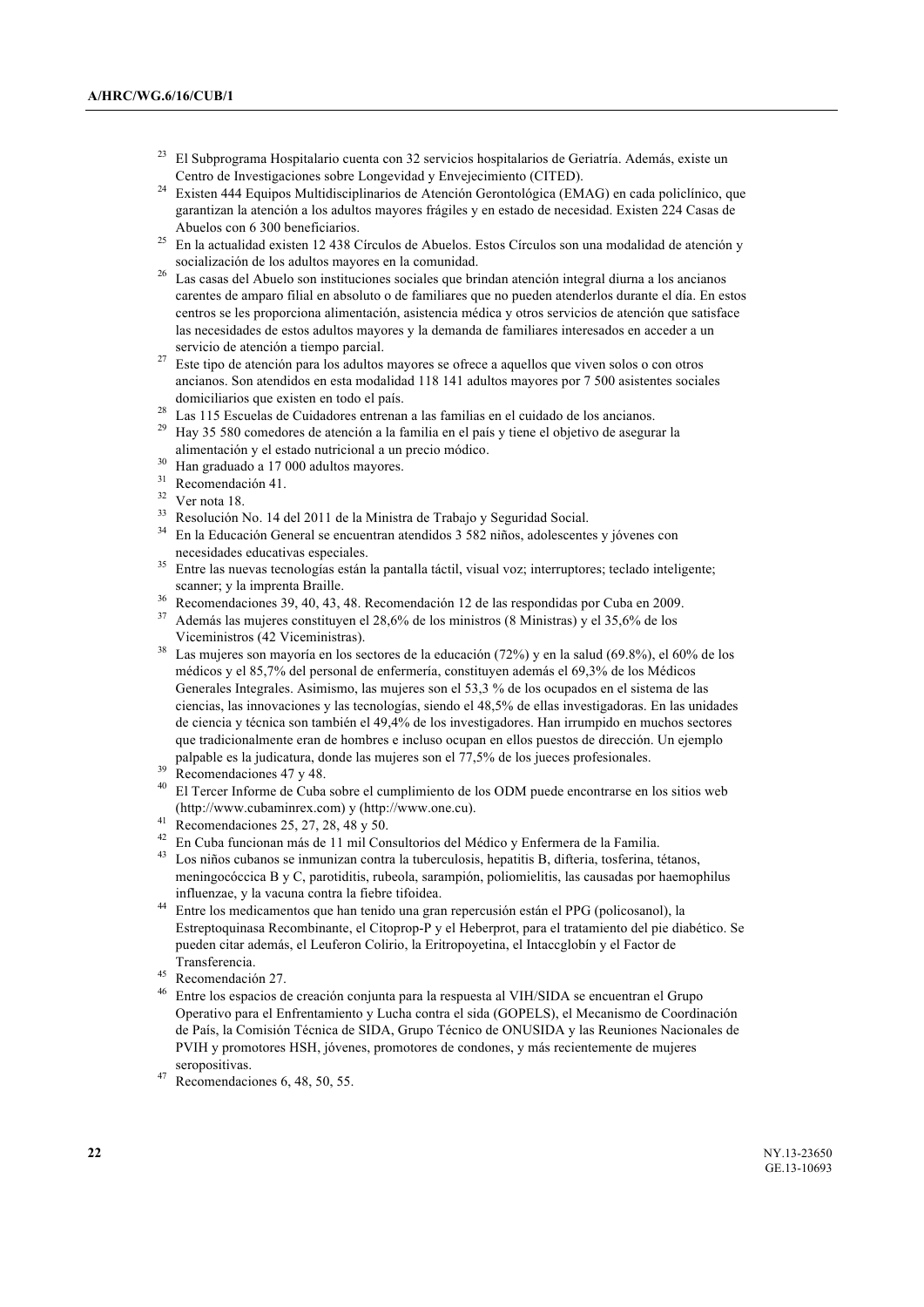- <sup>48</sup> En el 2010, la Tasa neta de matrícula en la Enseñanza primaria era del 99,5% comprendido de 6 a 11 años y el 99,4% de los alumnos que inician el primer grado culminan la Educación primaria (retención en el ciclo).
- Desde el año 1961 hasta la actualidad se han graduado de los dos niveles de enseñanza un total de 2 891 790 personas adultas.
- <sup>50</sup> Recomendaciones 9, 10, 44.
- <sup>51</sup> Anualmente se realiza, durante una semana, el Seminario Nacional para Educadores (por televisión), donde siempre se incluye un tema relacionado con la formación de valores y los derechos humanos. Existe una programación habitual televisiva dirigida a la preparación de los docentes, mediante un espacio denominado *Para ti Maestro*, que se transmite por el Canal Educativo. En el curso escolar 2011-2012 se transmitió el programa *La educación de los niños, adolescentes y jóvenes para un mundo sostenible*.
- <sup>52</sup> Entre los temas que se trabajan a través de postgrados, cursos y conferencias están la tutela efectiva de los derechos; el conocimiento y aplicación de la Constitución; el tratamiento de principios jurídicos como la legalidad y la igualdad; la protección de los derechos a determinados grupos poblacionales como son las mujeres, las personas LGTB y los procesos jurídicos penal, civil, familiar, laboral, económico.
- <sup>53</sup> Recomendación 50.
- <sup>54</sup> Estos ejes temáticos son: la Salud Ambiental (Higiene Personal y Colectiva); la Educación Nutricional e Higiene de los Alimentos; la Educación antitabáquica, antialcohólica y prevención de otras adicciones; la Educación Sexual y la Prevención de las ITS/VIH/Sida; la Prevención de accidentes y la Educación Vial; la Convivencia y Comunicación y la Medicina Natural y Tradicional.
- <sup>55</sup> Recomendaciones 16 y 45.<br> $\frac{56}{2}$  Recomendaciones 8 y 54.
- $^{56}$  Recomendaciones 8 y 54.
- <sup>57</sup> Decreto Ley 289 "De los Créditos a las personas Naturales y otros Servicios Bancarios" del 28 de octubre de 2011.
- <sup>58</sup> El Reglamento aprobado por el Comité Ejecutivo del Consejo de Ministros concede prioridades a la hora de otorgar dichos subsidios, las cuales benefician en primer lugar a las familias afectadas por catástrofes y los casos sociales críticos.
- <sup>59</sup> De ellos 2 870 873 USD fueron aportados por la colaboración multilateral.
- Recomendaciones 51 y 53.
- <sup>61</sup> Para la recomendación relativa a este derecho están vigentes las consideraciones de Cuba acerca del informe de la visita al país del Relator Especial del Consejo de Derechos Humanos sobre el Derecho a la Alimentación. (A/HRC/7/5/Add. 3).
- <sup>62</sup> Diversas regulaciones se han adoptado para ampliar el objeto social del sistema cooperativo. Las Resoluciones No 971/2008, del 25 de noviembre del 2008, la No 982/2011, del 8 de agosto del 2011 y la No. 574/212, del 13 de agosto del 2012, y las Resoluciones No 90/11 del Banco Central de Cuba, la No 122/11 del Ministerio de la Agricultura, la No 369/11 del Ministerio de Finanzas y Precios y la No 121/11 del Ministerio del Turismo en la Gaceta Oficial No. 038 Extraordinaria de 15 de Noviembre de 2011 que autoriza a comercializar, de forma mayorista, productos agrícolas al sector del turismo.
- <sup>63</sup> Todas estas formas de producción ejercen la democracia cooperativa a través de las asambleas de asociados que se reúnen sistemáticamente. Poseen un reglamento interno que rige su funcionamiento y el Estado las apoya con créditos, semillas, precios justos y maquinarias, respetando su autonomía.
- <sup>64</sup> El Decreto Ley 259 promulgado el 8 de julio de 2008, dispuso la entrega de tierras ociosas en usufructo a personas naturales y jurídicas.
- <sup>65</sup> Hasta el 31 de enero de 2011 se habían entregado a 161 207 personas naturales un total de 1 288 746.5 hectáreas, de las cuales se han puesto en uso 1 013 508,6 para un 78.6 %, principalmente para ganadería vacuna, cultivos varios y arroz.
- <sup>66</sup> Hasta enero de 2011 se habían entregado a 2 525 personas jurídicas 151 344.5 hectáreas, de las cuales se han puesto en uso 111 257.6 para un 73.5 % principalmente para ganadería vacuna y cultivos varios. De los 2 525 Expedientes de solicitud aprobados para las personas jurídicas, 1 565 son del sistema cooperativo para un 62 %.
- <sup>67</sup> La agricultura urbana se desarrolla bajo el sistema de Oferta y Demanda a los consumidores. En el 2011 existían 3 305 organopónicos, 6453 huertos y 294 sistemas de cultivos semi-protegidos . La Agricultura Suburbana o Peri-urbana se desarrolla en un radio de acción entre 10 y 15 kilómetros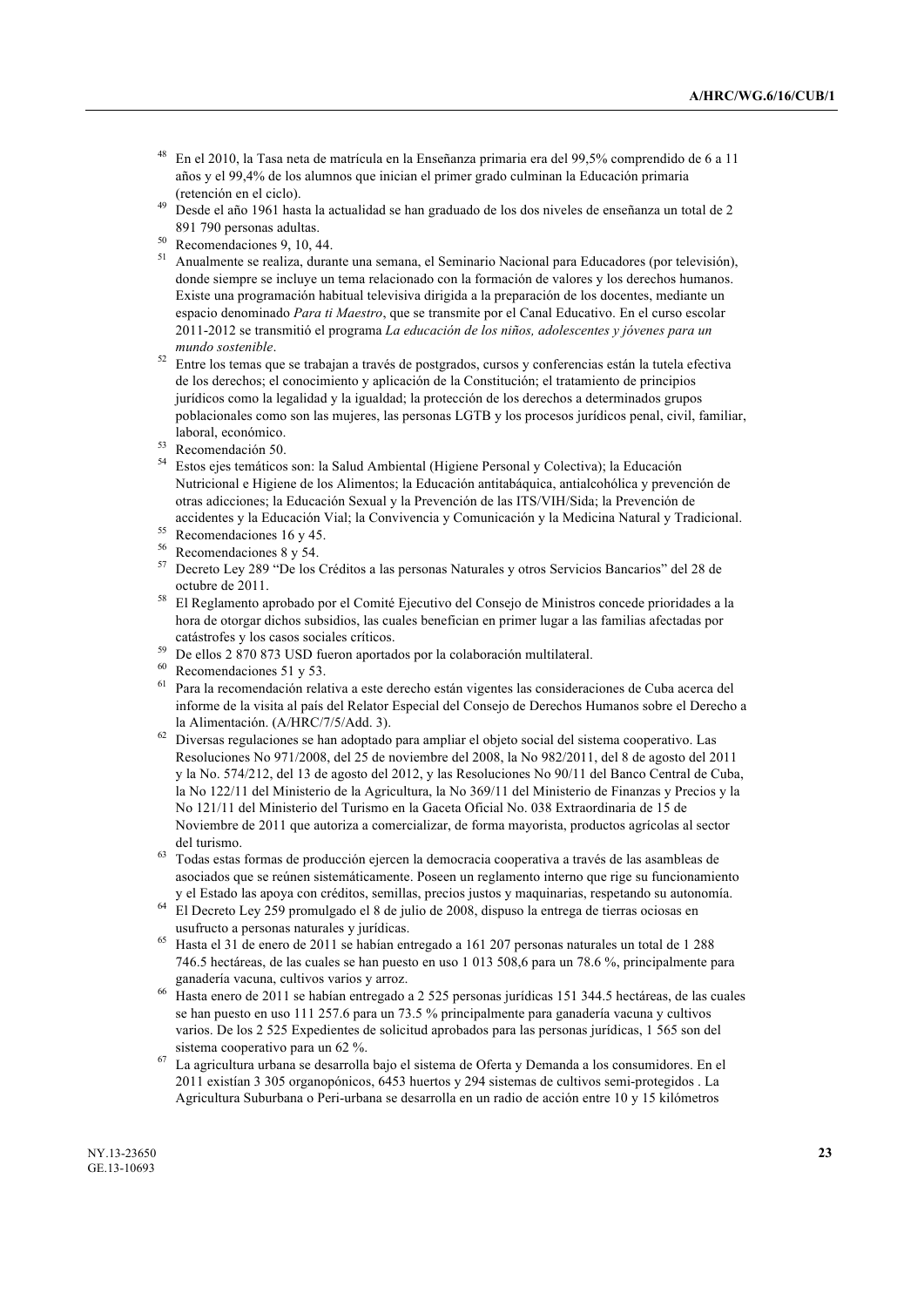alrededor de las poblaciones para propiciar un mayor acceso a los alimentos y racionalizar el gasto de recursos en transporte.

- $^{68}$  Recomendación 19.
- <sup>69</sup> El país contaba al cierre de 2011 con 783 000 computadoras personales, . De ellas se estima que 18% están en los hogares y más del 33% en sectores sociales de la salud, la educación y la cultura. A su vez, 2 610 000 usuarios utilizan los servicios de Internet, de ellos 622 000 con navegación plena. Hay un total de 2 285 dominios registrados bajo el .cu y existían más de 500 000 páginas cubanas disponibles en Internet.
- <sup>70</sup> El bloqueo impuesto por los Estados Unidos afecta el acceso a Internet, con restricciones por disponibilidad de ancho de banda y elevados costos de conexión, actualmente sólo es posible a través de satélite. Cuba no puede acceder a tecnologías, programas y aplicaciones informáticas, incluyendo software libre de compañías norteamericanas.
- $71$  Ver nota 69.
- <sup>72</sup> Recomendación 42. Recomendación 13 de las respondidas por Cuba en 2009.
- <sup>73</sup> Recomendación 46.
- <sup>74</sup> Recomendación 17.
- <sup>75</sup> En el 2010, el Estado destinó 4 762 millones de pesos a los gastos del régimen de Seguridad Social para beneficiar a 1 649 710 jubilados y pensionados, y sufragó 402.9 millones de pesos para los gastos de Asistencia Social, que protegieron a 118 089 familias y 185 719 beneficiarios protegidos.
- <sup>76</sup> Entre la ampliación de esos derechos están la extensión del derecho a la protección mediante pensión a los huérfanos de ambos padres, a mayores de 17 años que se encuentren estudiando en cursos regulares; se reconoció el derecho del viudo de 65 años o más, o incapacitado para el trabajo, y que dependiera del cónyuge, a simultanear su pensión con la pensión que generó la fallecida, beneficio que sólo se concedía a las viudas, entre otros derechos. La referida Ley ratificó que el régimen general de seguridad social ofrece protección al trabajador en los casos de enfermedad y accidente de origen común o profesional, maternidad, invalidez y vejez y, en caso de muerte, a su familia. De igual forma mantuvo el régimen de asistencia social que brinda protección a cualquier persona no apta para trabajar que carezca de familiares en condiciones de prestarle ayuda.
- <sup>77</sup> Son prestaciones monetarias que se conceden por el término de un año o superior a éste, cuando se demuestra la incapacidad de los miembros del núcleo familiar para incorporarse al empleo, motivado por situaciones de salud, discapacidad u otras causas que lo justifiquen, se verifique insuficiencia de ingresos para asumir la alimentación, medicamentos, el pago de los servicios básicos, y la carencia de familiares obligados a prestar ayuda. Son protegidos en la actualidad (hasta octubre del 2011) un total de 108 942 familias.
- <sup>78</sup> Consiste en atenciones y cuidados básicos de carácter personal, doméstico y social, que se dispensa en el domicilio del beneficiario y que procura apoyos complementarios a personas cuyo grado de discapacidad y/o validismo, le impidan un normal desempeño de sus actividades de la vida diaria. El Servicio ha sido priorizado para la protección de aquellos adultos mayores con discapacidad severa que no cuentan con amparo filial, considerándose éste el sector más necesitado de atención especializada. Son protegidos en la actualidad (hasta el mes de octubre del 2011) un total de 3,666 beneficiarios.
- Consiste en proporcionar a adultos mayores, personas con discapacidad y otras personas, la alimentación requerida para elevar su calidad de vida. Tiene como objetivo garantizar el sustento alimentario básico a las personas que lo requieran, mediante la oferta de alimentos elaborados y asimismo en la adquisición de alimentos para una dieta adecuada.
- Las madres de hijos con discapacidad severa que pierden el vínculo laboral para dedicarse al cuidado de su hijo, por constituir la garantía de su debida atención, se le considera ése como su empleo y en consecuencia reciben una prestación monetaria temporal. Se reconoce el tiempo dedicado al cuidado de su hijo como años de servicios, a los fines de la jubilación. Son protegidas en la actualidad ( hasta el mes de octubre del 2011) con esta modalidad de protección, un total de 4,264 madres.

- <sup>82</sup> Existen 310 librerías, 18 casas de la trova, 464 salas de video incluyendo 334 en los videoclubes juveniles -, 356 bibliotecas públicas, 267 museos y 2 carpas de circo. Más de 2 500 promotores culturales profesionales se desempeñan en Consejos Populares, circunscripciones y asentamientos poblacionales.
- Recomendaciones 5 y 38.

<sup>81</sup> Recomendación 56.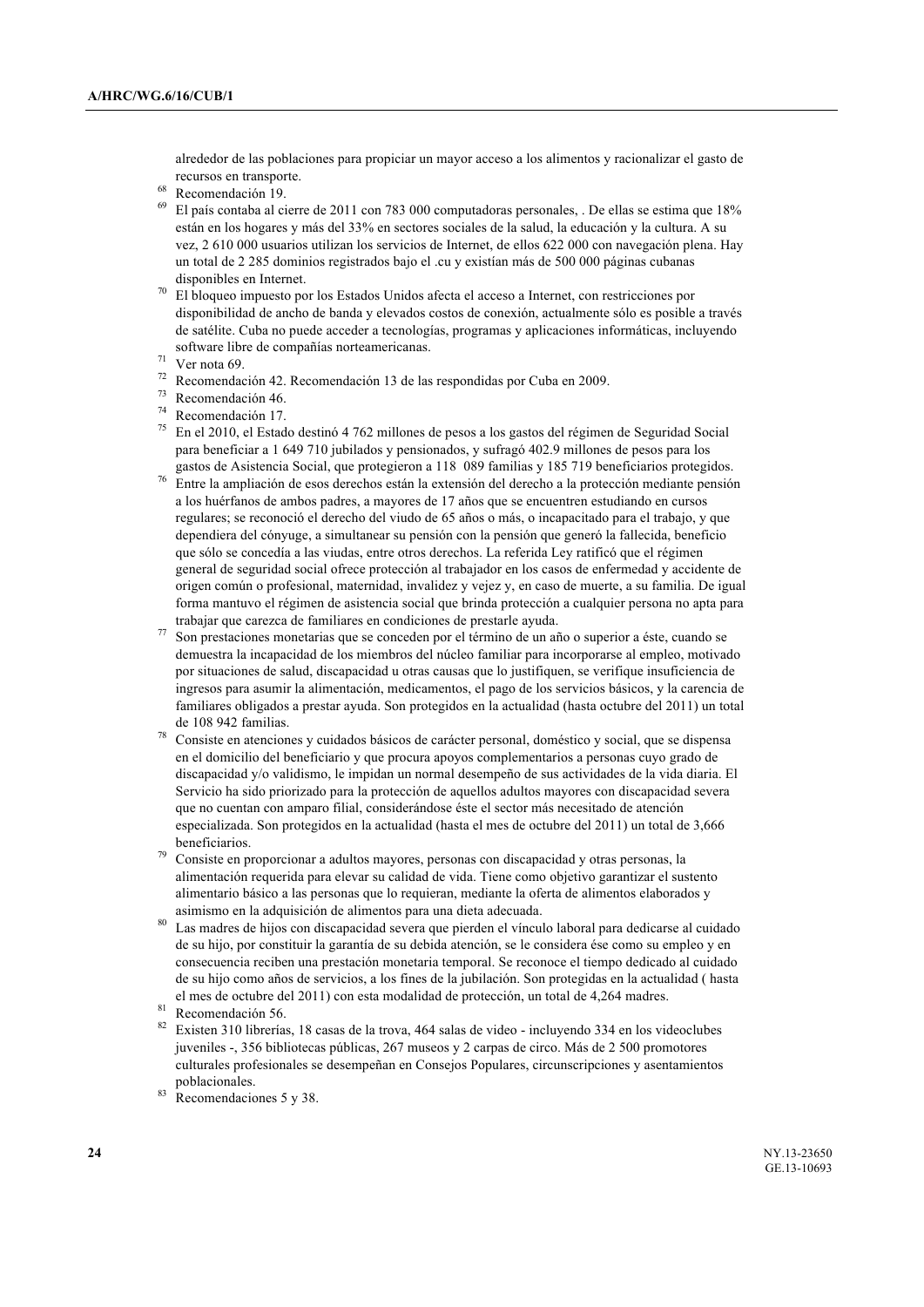- <sup>84</sup> La mayor responsabilidad se estableció en los Ministerios de Salud, Educación y Cultura, así como en organizaciones de la sociedad civil como la Federación de Mujeres Cubanas y la Unión de Jóvenes Comunistas.
- <sup>85</sup> Lesbianas, Gay, Transexuales y Bisexuales.<br><sup>86</sup> Pressuredosiance 11 y 20
- $^{86}$  Recomendaciones 11 y 20.
- <sup>87</sup> El Marco de Acción de Hyogo es el instrumento más importante para la implementación de la reducción del riesgo de desastres que adoptaron los Estados miembros de las Naciones Unidas.
- Se fortalecieron los sectores claves de medioambiente, vivienda, salud, planificación física, educación, agua y agricultura, entre otros, con el objetivo de permitir a las comunidades su independencia. Se trabajó sobre la base del principio de generación territorial distribuida y se instalaron grupos electrógenos de emergencia en objetivos económicos y sociales vitales.
- <sup>89</sup> Cuba creó 57 Centros de Gestión para la Reducción del Riesgo con el apoyo, fundamentalmente, del Programa de Naciones Unidas para el Desarrollo (PNUD). De ellos, 6 a nivel provincial y 51 municipal con 201 Puntos de Alerta Temprana a nivel comunitario (Consejo Popular), y se han instalado 61 sistemas de información geográfica. Además, fueron instalados 89 puntos de alerta y sensores automáticos en ocho cuencas del país.
- Los Acuerdos de cooperación son con Rusia, Ecuador, Argentina y Haití. Los cinco proyectos son con El Salvador, Nicaragua, Guatemala, Haití, República Dominicana y Uruguay.
- <sup>91</sup> Recomendaciones 21, 22, 23, 24, 25, 26, 30 y 33.
- <sup>92</sup> Entre estos estuvieron cubrir las posiciones de la brigada médica con graduados de la Escuela Latinoamericana de Medicina; disponer que un mismo profesional asumiera varias actividades; sustituir a especialistas en anestesia, radiología y fisiatría, por tecnólogos y licenciados de estos perfiles; negociar con la contraparte la cancelación de servicios que no se emplearan eficientemente, etc.
- <sup>93</sup> En el estudio se detectaron por países las siguientes cifras de población con alguna discapacidad: Venezuela: 336 270; Ecuador: 279 228; Bolivia 82 087; Nicaragua: 126 313 y San Vicente y las Granadinas 2195, lo que evidenció una tasa de 1.54 discapacitados por cada 100 habitantes.
- <sup>94</sup> En el Estudio Clínico Genético Psicosocial a las Personas con discapacidad, mental y motora participaron Genetistas, Defectólogos, Otorrinolaringólogos, Psicólogos, Ortopédicos, Neurofisiatras, entre otras especialidades.
- <sup>95</sup> Entre las estrategias que se aplican para lograr la sostenibilidad se encuentran: garantizar la permanencia de las brigadas médicas cubanas, proteger la docencia y otros programas como la Operación Milagro y el estudio de discapacitados; sustituir unas especialidades por otras factibles para Cuba; diversificar los recursos humanos disponibles, incorporando a las misiones técnicos y licenciados, así como profesores consultantes y titulares en aras de proteger la docencia y mantener su calidad; ente otras.
- <sup>96</sup> El contingente internacionalista "Henry Reeve" fue constituido el 19 de septiembre de 2005. Han prestado colaboración miles de colaboradores cubanos: 688 en Guatemala, 2 564 en Pakistán, 602 en Bolivia, 135 en Indonesia, 54 en México, 79 en Perú, 35 en China. En noviembre del 2009 se envió una brigada emergente para El Salvador con 16 colaboradores, en enero del 2010 otra con 1 196 para Haití y en marzo de ese año 68 para Chile.
- <sup>97</sup> Además, con la Operación Milagro en Haití se han realizado 55 402 intervenciones quirúrgicas para devolver la visión a personas con catarata u otras enfermedades de la visión.
- <sup>98</sup> En enero de 2010, al producirse el terremoto en Haití, se encontraban trabajando en ese país 367 colaboradores cubanos, cifra que se incrementó a 1 564 con los integrantes de la Brigada "Henry Reeve".
- <sup>99</sup> En 1999 Cuba recibe 132 jóvenes haitianos para realizar estudios de medicina, en el 2011 se inaugura la Facultad de Ciencias de Salud en Haití con profesores cubanos, y en el 2004, 321 estudiantes de dicho centro se trasladan a Santiago de Cuba para finalizar sus estudios.
- $100$  Recomendaciones 22, 23, 31, 48 y 50.
- El programa se imparte en varios idiomas: español (12 versiones); inglés (1); portugués (2) y en lenguas originarias como aymara(1); quechua (1); guaraní(1); tetum(1); suahili(1); creol(1) y se prevé hacerlo en bambaran (1).
- $102$  Con Bolivia y México se firmaron convenios para la Educación Especial.
- <sup>103</sup> Entre ellos se encuentran Angola, Mozambique, Laos, El Salvador, Colombia, Guatemala, Panamá, México, Chile, Perú.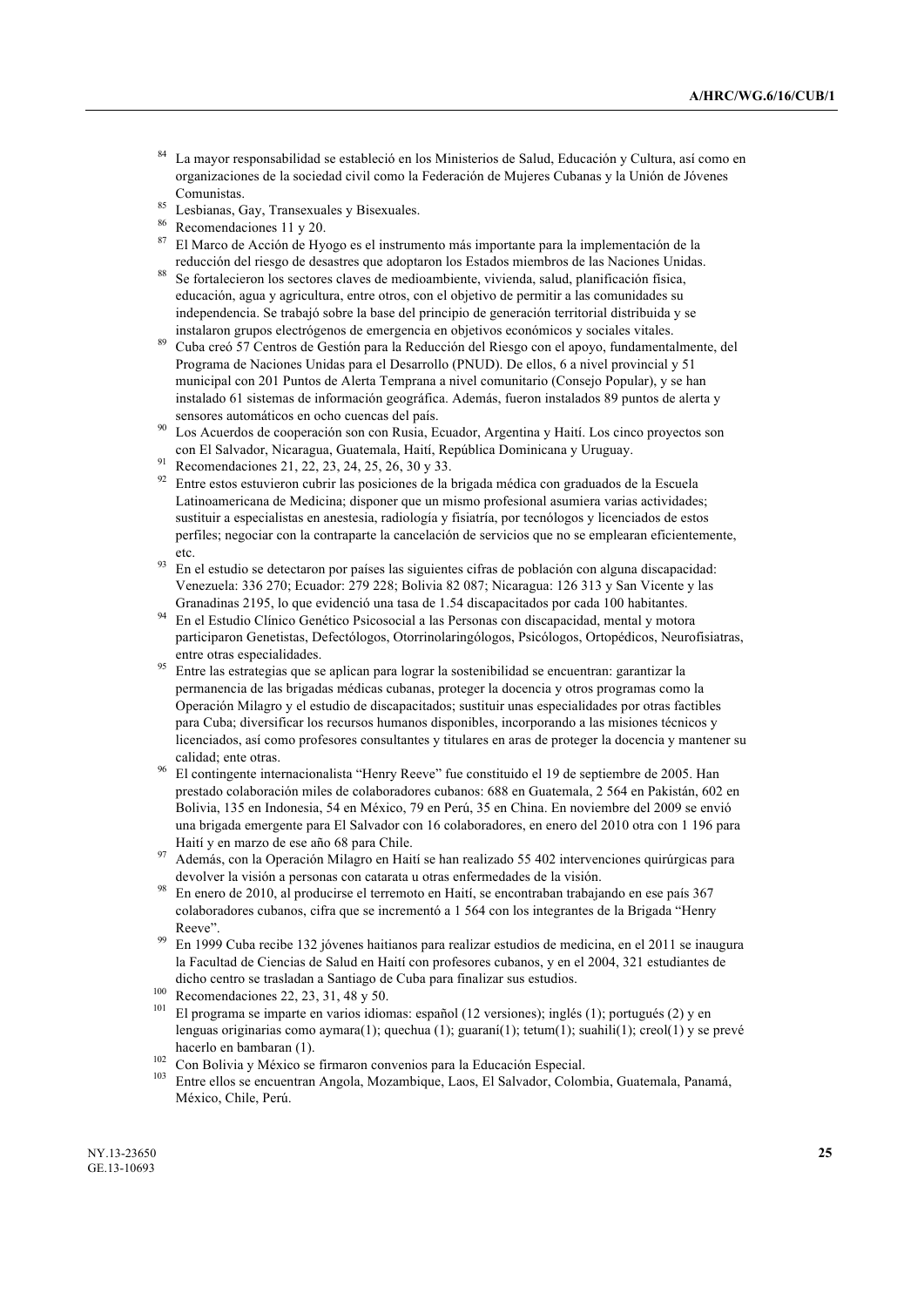- <sup>104</sup> Instituto Pedagógico Latinoamericano y Caribeño (IPLAC), Centro de Referencia Latinoamericano para la Educación Especial (CELAEE), Centro de Referencia Latinoamericano para la Educación Preescolar (CELEP), Instituto Central de Ciencias Pedagógicas (ICCP), Centro de Idiomas y Computación para extranjeros "José Martí" (CICE) y 16 Universidades Pedagógicas (UCP) en todo el país.
- <sup>105</sup> Se presta colaboración en seis países: Haití. (4), Angola (5), Mozambique (3), Mali (16), Timor Leste (4 ) y Pakistán (3).
- <sup>106</sup> En Venezuela se inició la Misión Cultura Corazón Adentro el 26 de abril de 2008.
- $^{107}$  Recomendaciones 13 y 14.
- <sup>108</sup> Cuba igualmente ha respaldado iniciativas y promovido pronunciamientos en el marco del MNOAL a favor del reconocimiento y admisión del Estado de Palestina en la ONU y en contra de la ocupación israelí. Cuba es Vicepresidente del Comité para el ejercicio inalienable de los derechos del pueblo palestino y Vicepresidente del Comité Especial de Descolonización de las Naciones Unidas. Además, el país es miembro del Comité sobre Palestina del MNOAL.
- <sup>109</sup> "Prácticas israelíes que afectan a los derechos humanos del pueblo palestino en el territorio palestino ocupado, incluida Jerusalén Oriental"; "Los asentamientos israelíes en el territorio palestino ocupado, incluida Jerusalén Oriental, y en el Golán sirio ocupado"; "Aplicabilidad del Convenio de Ginebra relativo a la protección debida a las personas civiles en tiempo de guerra, de 12 de agosto de 1949, al territorio palestino ocupado, incluida Jerusalén Oriental, y a los demás territorios árabes ocupados" y "Labor del Comité Especial encargado de investigar las prácticas israelíes que afecten a los derechos humanos del pueblo palestino y otros habitantes árabes de los territorios ocupados".
- <sup>110</sup> Cuba ha denunciado reiteradamente la situación colonial en la que Estados Unidos mantiene sometido al pueblo puertorriqueño, negándole el ejercicio del derecho inalienable a la libre determinación y la independencia plenas.
- <sup>111</sup> La postura de Cuba parte del pleno respeto a la resolución 1514 (XV) de la AGNU y las 30 resoluciones y decisiones aprobadas por el Comité Especial de descolonización relativas a Puerto Rico.
- <sup>112</sup> Recomendaciones 34, 36, 37, 53. Recomendaciones 1, 5, 8, 9, 10 y 11 de las respondidas por Cuba en 2009.
- <sup>113</sup> La elaboración de estos informes contribuyó al fortalecimiento del marco institucional de derechos humanos en Cuba. Asimismo, contribuyó a crear las herramientas y la adopción de medidas a nivel nacional para dar seguimiento a las recomendaciones y observaciones finales de los órganos de tratados.
- <sup>114</sup> Estos informes son: el segundo informe periódico al Comité de los Derechos del Niño (2011), los informes combinados del 14º al 18º al Comité para la Eliminación de la Discriminación Racial (2011) y los informes combinados segundo, tercero y cuarto al Comité contra la Tortura (2012).
- <sup>115</sup> Estos informes son: los informes periódicos combinados séptimo y octavo en virtud de la Convención sobre la eliminación de todas las formas de discriminación contra la mujer (2010), y el informe inicial en virtud del Protocolo Facultativo de la Convención sobre los Derechos del Niño relativo a la participación de los niños en los conflictos armados (2011).
- <sup>116</sup> Cuba es parte de los siguientes instrumentos internacionales en materia de derechos humanos: Convención Internacional para la Eliminación de todas las Formas de Discriminación Racial, Convención Internacional sobre la Represión y el Castigo del Crimen del Apartheid, Convenio de la OIT (No. 100) sobre la igualdad de remuneración para hombres y mujeres, Convención de la UNESCO contra la discriminación en la educación, Convenio de la OIT (No. 111) relativo a la discriminación en materia de empleo y ocupación, Convención Internacional contra el Apartheid en los Deportes, Convención para la Prevención y la Sanción del Delito de Genocidio, Convención sobre la Imprescriptibilidad de los Crímenes de Guerra y de los Crímenes de Lesa Humanidad, Convención contra la tortura y otros tratos o penas crueles, inhumanos o degradantes, Convención suplementaria sobre la Abolición de la Esclavitud, la Trata de Esclavos y las Instituciones y Prácticas Análogas, Convenio para la Represión de la Trata de Personas y de la Explotación de la Prostitución Ajena, Convenio de la OIT (No. 29) relativo al trabajo forzoso , Convenio de la OIT (No. 105) relativo a la abolición del trabajo forzoso, Convención sobre el Derecho Internacional de Rectificación, Convenio de la OIT (No. 11) sobre el derecho de asociación y de coalición de los trabajadores agrícolas , Convenio de la OIT (No. 87) sobre la libertad sindical y la protección del derecho de sindicación, Convenio de la OIT (No. 98) relativo a la aplicación de los principios del derecho de sindicación y de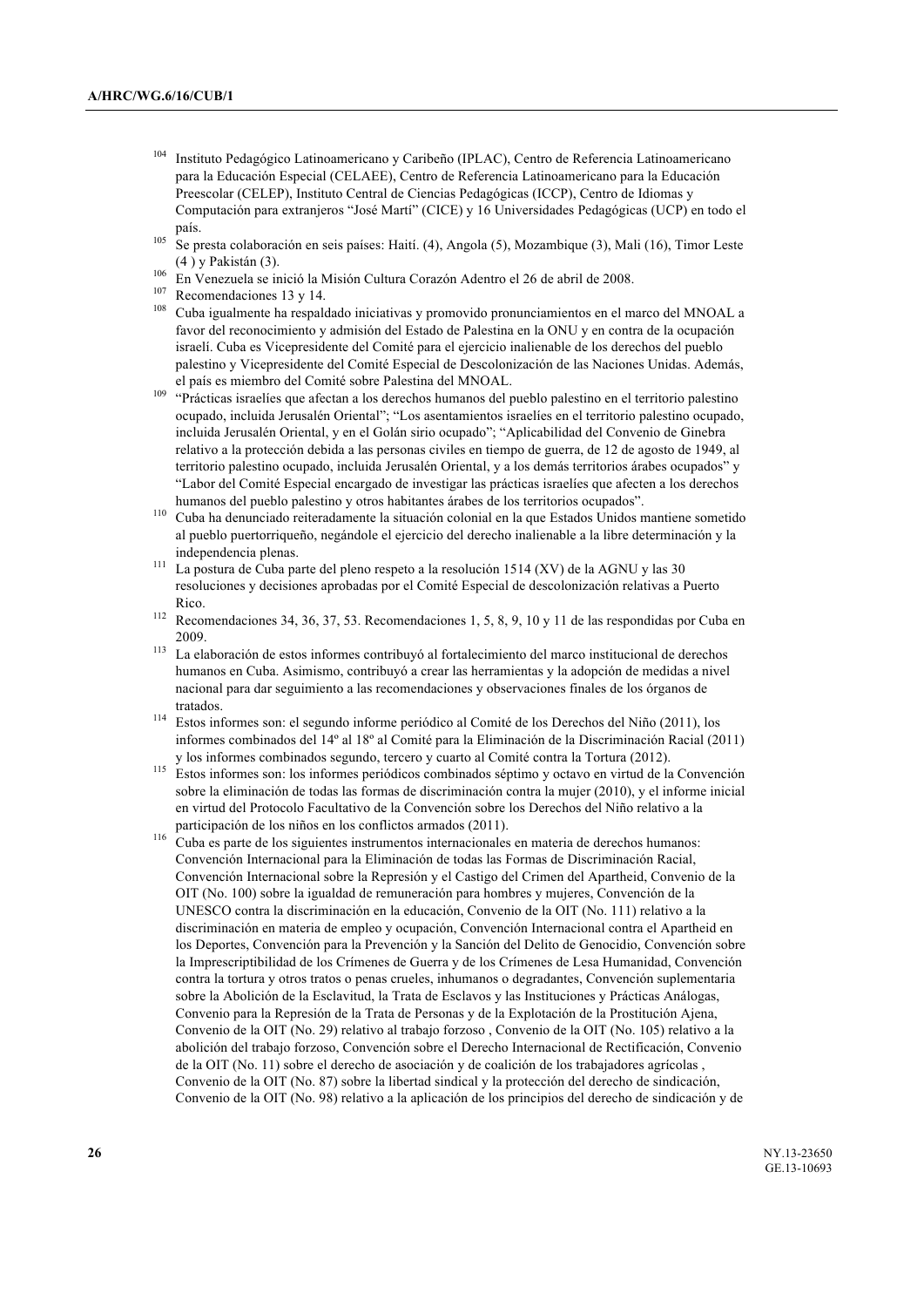negociación colectiva, Convenio de la OIT (No. 122) relativo a la política de empleo, Convenio de la OIT (No. 135) relativo a la protección y facilidades que deben otorgarse a los representantes de los trabajadores, Convenio de la OIT (No. 141) sobre las organizaciones de trabajadores rurales y su función en el desarrollo económico y social, Convenio de la OIT (No. 151) relativo a la protección del derecho de sindicación y los procedimientos para determinar las condiciones de empleo en el Servicio Público, Convención sobre los Derechos Políticos de la Mujer, Convención sobre la Nacionalidad de la Mujer Casada, Convención sobre el Consentimiento para el Matrimonio, la Edad Mínima para Contraer Matrimonio y el Registro de los Matrimonios, Convención para la eliminación de todas las formas de discriminación contra la mujer, Convención sobre los Derechos del Niño, Protocolo Facultativo a la Convención sobre los Derechos del Niño relativo a la venta de niños, la pornografía y la prostitución infantiles, Protocolo Facultativo a la Convención sobre los Derechos del Niño relativo a la Participación de los Niños en los Conflictos Armados, Convenio de la OIT (No. 138) relativo a la edad mínima de admisión al empleo, Convenio de Ginebra para aliviar la suerte que corren los heridos y los enfermos de las fuerzas armadas en campaña, Convenio de Ginebra para aliviar la suerte que corren los heridos, los enfermos y los náufragos de las fuerzas armadas en el mar, Convenio de Ginebra relativo al tratamiento a los prisioneros de guerra, Convenio de Ginebra relativo a la protección debida de las personas civiles en tiempo de guerra, Protocolo Adicional a los Convenios de Ginebra del 12 de agosto de 1949 relativo a la protección de las víctimas en conflictos armados internacionales, Convención para la Protección de todas las Personas contra las Desapariciones Forzadas, Convención sobre los Derechos de las Personas con Discapacidad, Segundo Protocolo Adicional a los Convenios de Ginebra del 12 de agosto de 1949 relativo a la protección de las víctimas en conflictos armados sin carácter internacional, Protocolo de la UNESCO instituyendo una Comisión de buenos oficios y conciliación que será responsable de buscar el arreglo de cualquier disputa que puede aflorar entre los Estados Partes de la Convención contra la Discriminación en la Educación, Convención Internacional para la represión de los atentados terroristas cometidos con bombas, Convención Internacional para la represión de la financiación del terrorismo, Protocolo para modificar la Convención sobre la Esclavitud, Convención para la protección de las expresiones de diversidad cultural.

- <sup>117</sup> Estos son los Pactos de Derechos Humanos; el Protocolo para prevenir, reprimir y sancionar la trata de personas, especialmente mujeres y niños, que complementa la Convención de las Naciones Unidas contra la Delincuencia Organizada Transnacional; el Protocolo contra el tráfico Ilícito de migrantes por tierra, mar y aire que complementa la Convención de las Naciones Unidas contra la Delincuencia Organizada Transnacional; Protocolo sobre el Estatuto de Refugiados; Convenio 182 de la OIT sobre las peores formas de trabajo infantil y la acción inmediata para su eliminación; Convenio Iberoamericano de Seguridad Social.
- <sup>118</sup> Cuba preserva su capacidad soberana de invitar, según considere oportuno, a cualquier titular. Se tendrá presente tanto la capacidad de asegurar el cumplimiento exitoso de los programas que requieren las visitas, como el impacto y contribución que las mismas puedan realizar al país y a la promoción de los derechos humanos en otras partes del mundo.

- <sup>120</sup> Cuba continúa presentando diversas resoluciones en el Consejo de Derechos Humanos y en la Tercera Comisión de la AGNU, tales como: "El derecho a la alimentación", "Composición del personal de la Alta Comisionada para los Derechos Humanos", "El Foro social", "Promoción del disfrute de los derechos culturales de todos y respeto de la diversidad cultural" , "Los Derechos Humanos y la solidaridad internacional", "El uso de mercenarios como medio de violación de los derechos humanos y obstaculizar el ejercicio del derecho de los pueblos a la libre determinación", "La promoción del derecho de los pueblos a la paz", "Consecuencias de la deuda externa y de las obligaciones financieras internacionales conexas de los Estados para el pleno goce de todos los derechos humanos, sobre todo los derechos económicos, sociales y culturales", "La promoción de un orden internacional democrático y equitativo", "Fortalecimiento de las actividades de Naciones Unidas en el campo de los derechos humanos, a través de la promoción de la cooperación internacional y la importancia de la no selectividad, objetividad e imparcialidad".
- <sup>121</sup> Recomendación 12. Cuba continuará presentando en la Asamblea General de las Naciones Unidas el proyecto de resolución titulado "Necesidad de poner fin al bloqueo económico, comercial y financiero impuesto por los Estados Unidos de América contra Cuba". Esa resolución es respaldada cada año por la abrumadora mayoría de la comunidad internacional.

<sup>119</sup> Recomendación 35.